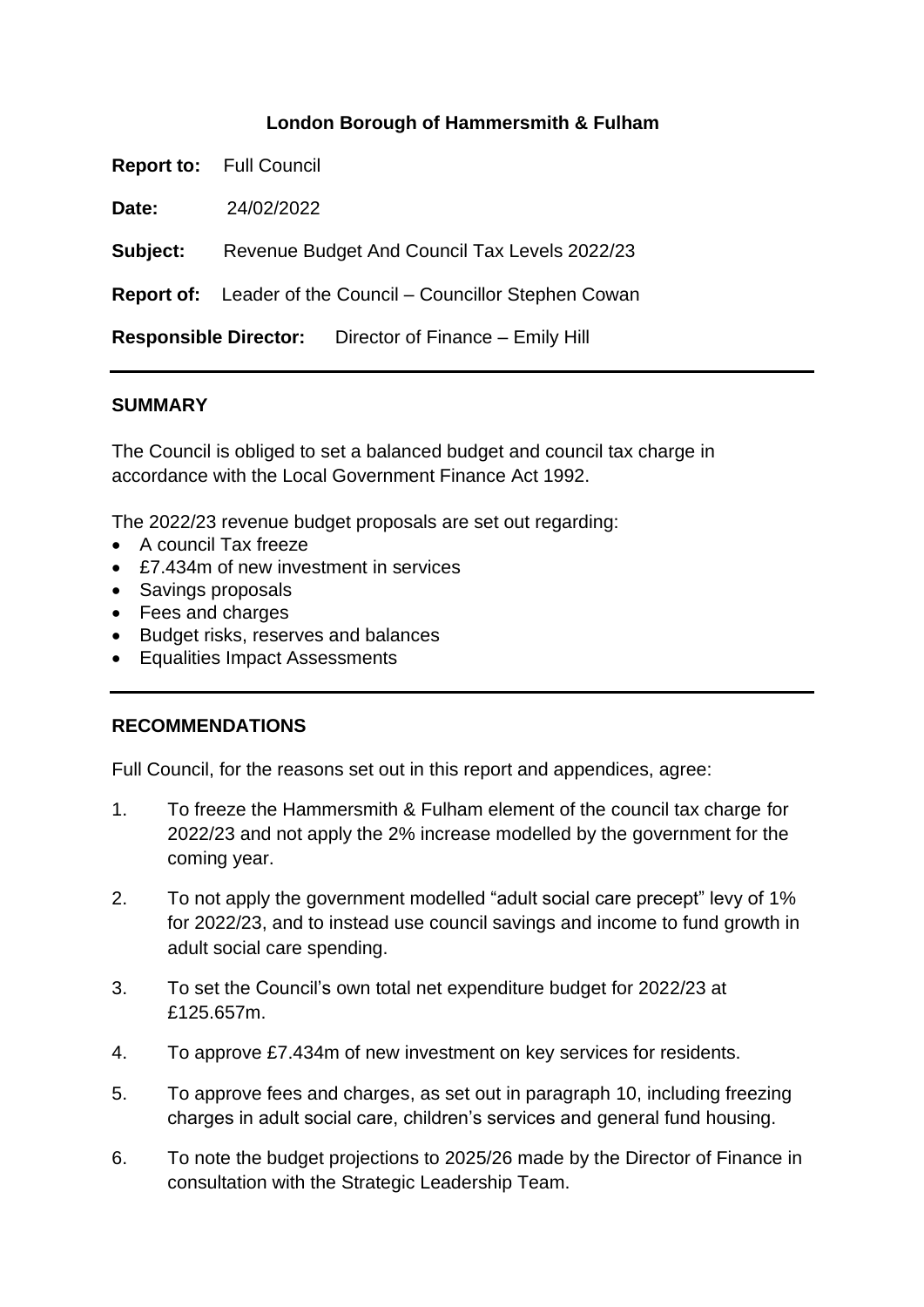- 7. To note the statement of the Director of Finance, under Section 25 of the Local Government Act 2003, regarding the adequacy of reserves and robustness of estimates (paragraph 37).
- 8. To approve the reserves strategy and realignment of reserves as set out in Appendix J and Appendix K.
- 9. To require all Directors to report on their projected financial position compared to their revenue estimates in accordance with the Corporate Revenue Monitoring Report timetable.
- 10. To authorise Directors to implement their service spending plans for 2022/23 in accordance with the recommendations within this report, the Council's Standing Orders, Financial Regulations, relevant Schemes of Delegation and undertake any further consultation required regarding the Equalities Impact Assessment.
- 11. Set the Council's element of council tax for 2022/23 for each category of dwelling, as outlined in the table below and in full in Appendix A and calculated in accordance with Sections 31A to 49B of the Localism Act 2011.

| Category of<br><b>Dwelling</b> | Α      | В      |        | D      | Е    |      | G    |                                             |
|--------------------------------|--------|--------|--------|--------|------|------|------|---------------------------------------------|
| Ratio                          | 6/9    | 7/9    | 8/9    |        | 11/9 | 13/9 | 15/9 | 18/9                                        |
| $ a $ H&F                      | 554.64 | 647.08 | 739.52 | 831.96 |      |      |      | $(1,016.84)$ 1,201.72 $(1,386.60)$ 1,663.92 |

12. To note, based on the Mayor of London's draft consolidated budget, the element of council tax to be charged by the Greater London Authority in accordance with Section 40 of the Local Government Finance Act 1992 for each of the categories of dwellings as shown in the table below

| Category of<br><b>Dwelling</b> | Α      | В      | С      | D      | Е      |        | G      |        |
|--------------------------------|--------|--------|--------|--------|--------|--------|--------|--------|
| Ratio                          | 6/9    | 7/9    | 8/9    |        | 11/9   | 13/9   | 15/9   | 18/9   |
| $\vert$ b) GLA                 | 263.73 | 307.68 | 351.64 | 395.59 | 483.50 | 571.41 | 659.32 | 791.18 |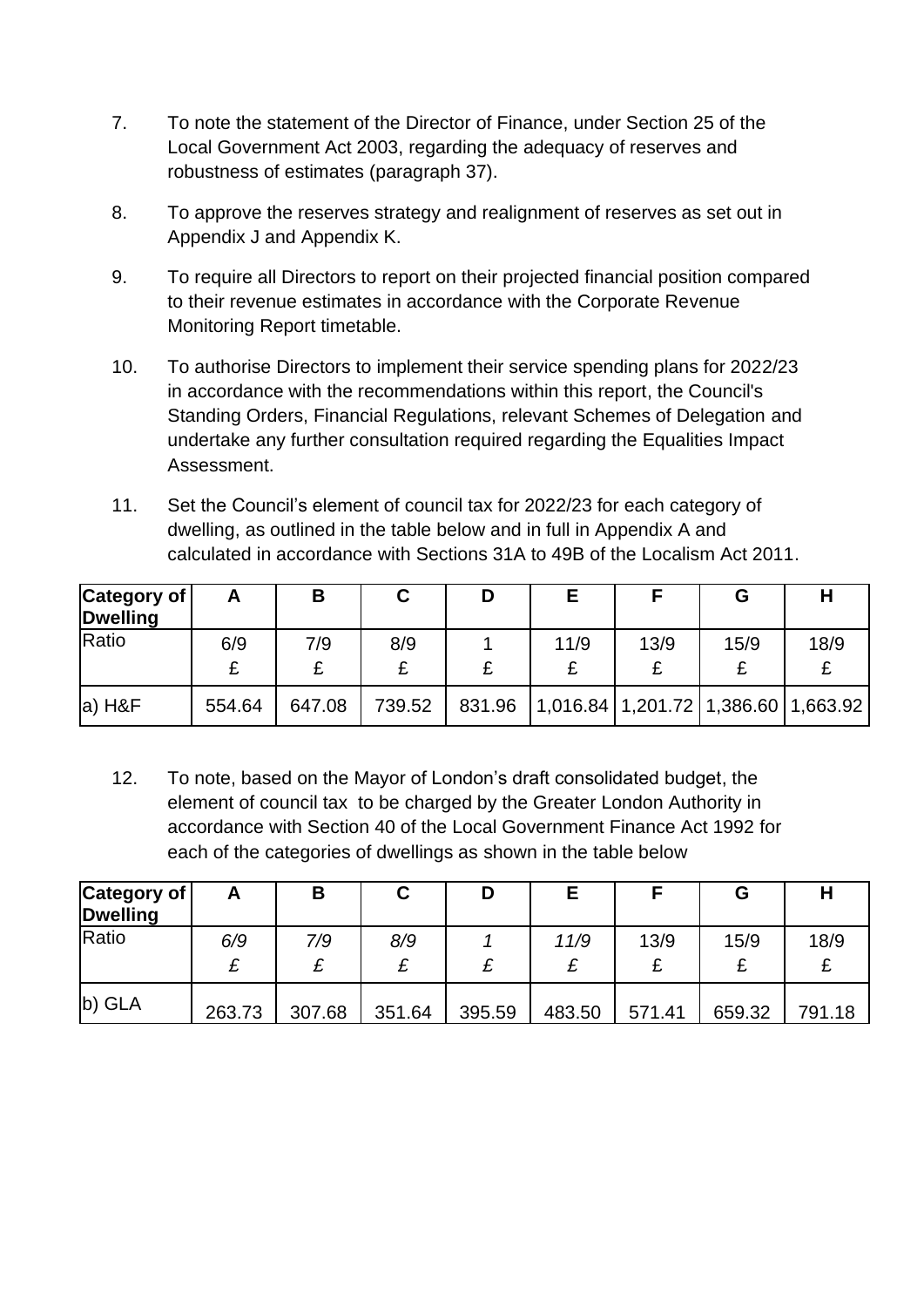| <b>Category of A</b><br><b>Dwelling</b> |          | B        | C        |        | E                                                    | F                              | G         | H         |
|-----------------------------------------|----------|----------|----------|--------|------------------------------------------------------|--------------------------------|-----------|-----------|
| Ratio                                   | 6/9<br>£ | 7/9<br>£ | 8/9<br>£ | £      | 11/9<br>£                                            | 13/9<br>£                      | 15/9<br>£ | 18/9<br>£ |
| a) H&F                                  | 554.64   | 647.08   | 739.52   | 831.96 |                                                      | 1,016.84   1,201.72   1,386.60 |           | 1,663.92  |
| b) GLA                                  | 263.73   | 307.68   | 351.64   | 395.59 | 483.50                                               | 571.41                         | 659.32    | 791.18    |
| c) Total                                | 818.37   | 954.76   |          |        | 1,091.16   1,227.55   1,500.34   1,773.13   2,045.92 |                                |           | 2,455.10  |

13. That the overall council tax to be set at £1,227.55 per Band D property as follows:

- 14. To authorise the Director of Finance to collect and recover National Non-Domestic Rate and council tax in accordance with the Local Government Finance Act 1988 (as amended), the Local Government Finance Act 1992 and the Council's Scheme of Delegation.
- 15. To note the requirement to amend the local Council Tax Support Scheme in relation to energy bills rebate payments and delegate authority to the Strategic Director of the Environment in consultation with the Cabinet Member for Finance and Commercial Services to amend and approve the detailed scheme before 11 March 2022.
- 16. That the Council opts-in to the sector led 'appointing person' regime operated by Public Sector Audit Appointments (PSAA) for the appointment of the external auditor (including Pension Fund) for the years 2023-28.

## **Wards Affected:** All

| <b>H&amp;F</b> values                     | Summary of how this report aligns to the<br><b>H&amp;F Priorities</b>                                                                                                                                                      |
|-------------------------------------------|----------------------------------------------------------------------------------------------------------------------------------------------------------------------------------------------------------------------------|
| Being ruthlessly financially<br>efficient | We need to always confirm that spend fits<br>our Council's priorities; challenge how much<br>needs to be spent; and achieve results<br>within agreed budgets. Finance is<br>everyone's business and every penny<br>counts. |

# **Financial Impact**

This report is wholly financial in nature and those implications are contained within.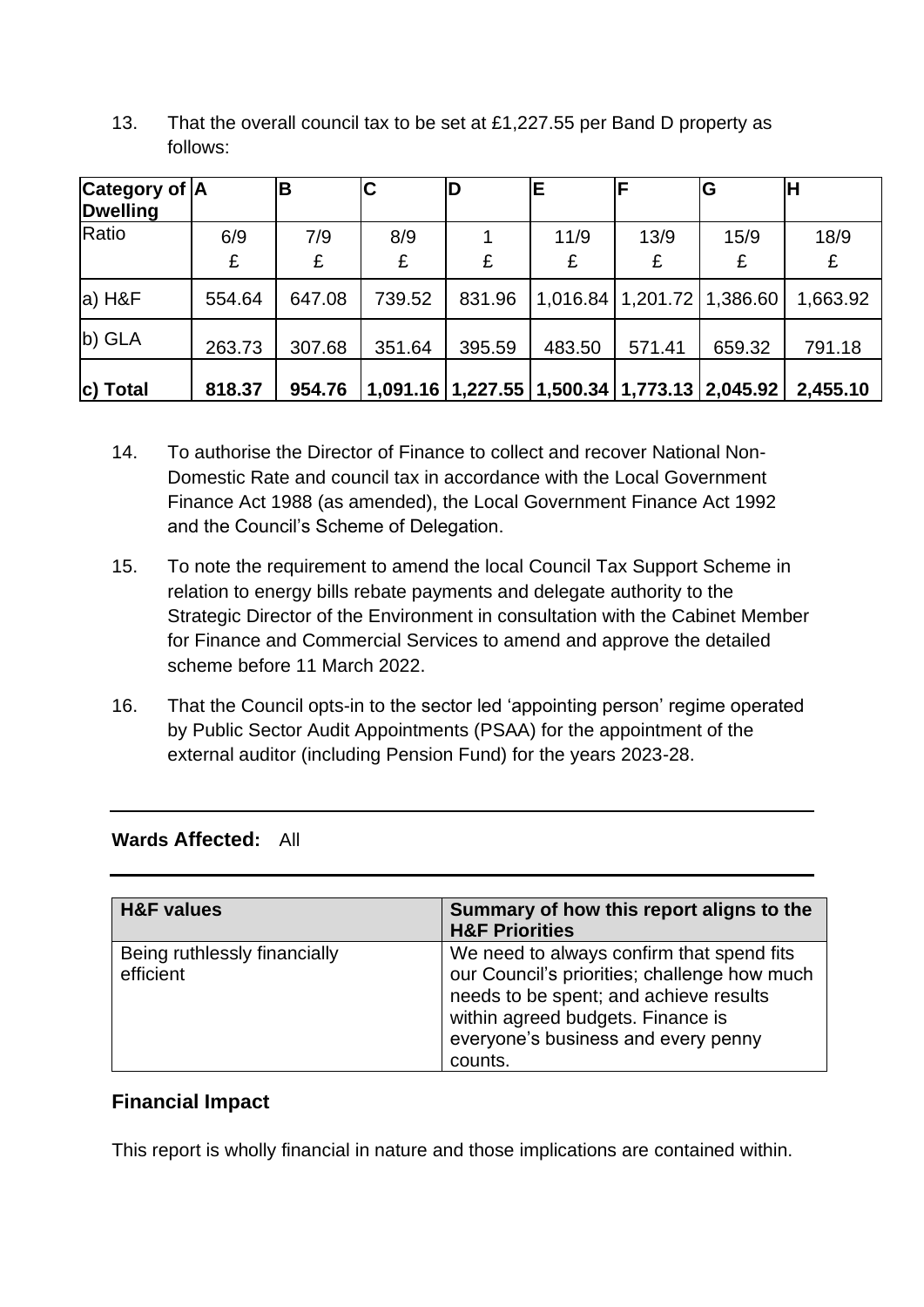# **Legal Implications**

The Council is obliged to set the council tax and a balanced budget for the forthcoming financial year in accordance with the provisions set out in the body of the report.

In addition to the statutory provisions the Council must also comply with general public law requirements and, in particular, it must take into account all relevant matters, ignore irrelevant matters and act reasonably and for the public good when setting the council tax and budget. The Council should be satisfied that the proposals put forward are a reasonably prudent use of resources in both the short and long term and that the interests of council taxpayers and ratepayers on the one hand and the users of Council services on the other are both taken into account. The recommendations contained in the report have been prepared in line with these requirements.

Section 30 of the Local Government Finance Act 1992 provides that no amount of council tax may be set before the earlier of the following— (a) 1st March in the financial year preceding that for which the amount is set; (b) the date of the issue to the authority of the last precept capable of being issued to it (otherwise than by way of substitute) by a major precepting authority for the financial year for which the amount is set. The GLA precept is due to be agreed at its meeting of 24 February 2022 in advance of the Hammersmith & Fulham council tax setting meeting.

Section 25 of the Local Government Act 2003 requires the Director of Finance to report on the robustness of the estimates made for the purposes of budget calculations and the adequacy of the proposed financial reserves. The Council must take these matters into account when making decisions about the budget calculations.

A public authority must, in the exercise of its functions, comply with the requirements of the Equality Act 2010 and in particular section 149, the Public Sector Equality Duty ("PSED"). Members need to consider this duty in relation to the present proposals. In addition, where specific budget proposals have a potential equalities impact these are considered and assessed by the relevant service as part of the final decision-making and implementation processes and changes made where appropriate.

The protected characteristics to which the PSED applies are age, disability, gender reassignment, marriage and civil partnership, pregnancy and maternity, race/ ethnic/ national origin, sexual orientation, religion or belief and sex.

The PSED provides (so far as relevant) as follows:

*(1) a public authority must, in the exercise of its functions, have due regard to the need to:*

*(a) eliminate discrimination, harassment, victimisation and any other conduct that is prohibited by or under this Act;*

*(b) advance equality of opportunity between persons who share a relevant protected characteristic and persons who do not share it;*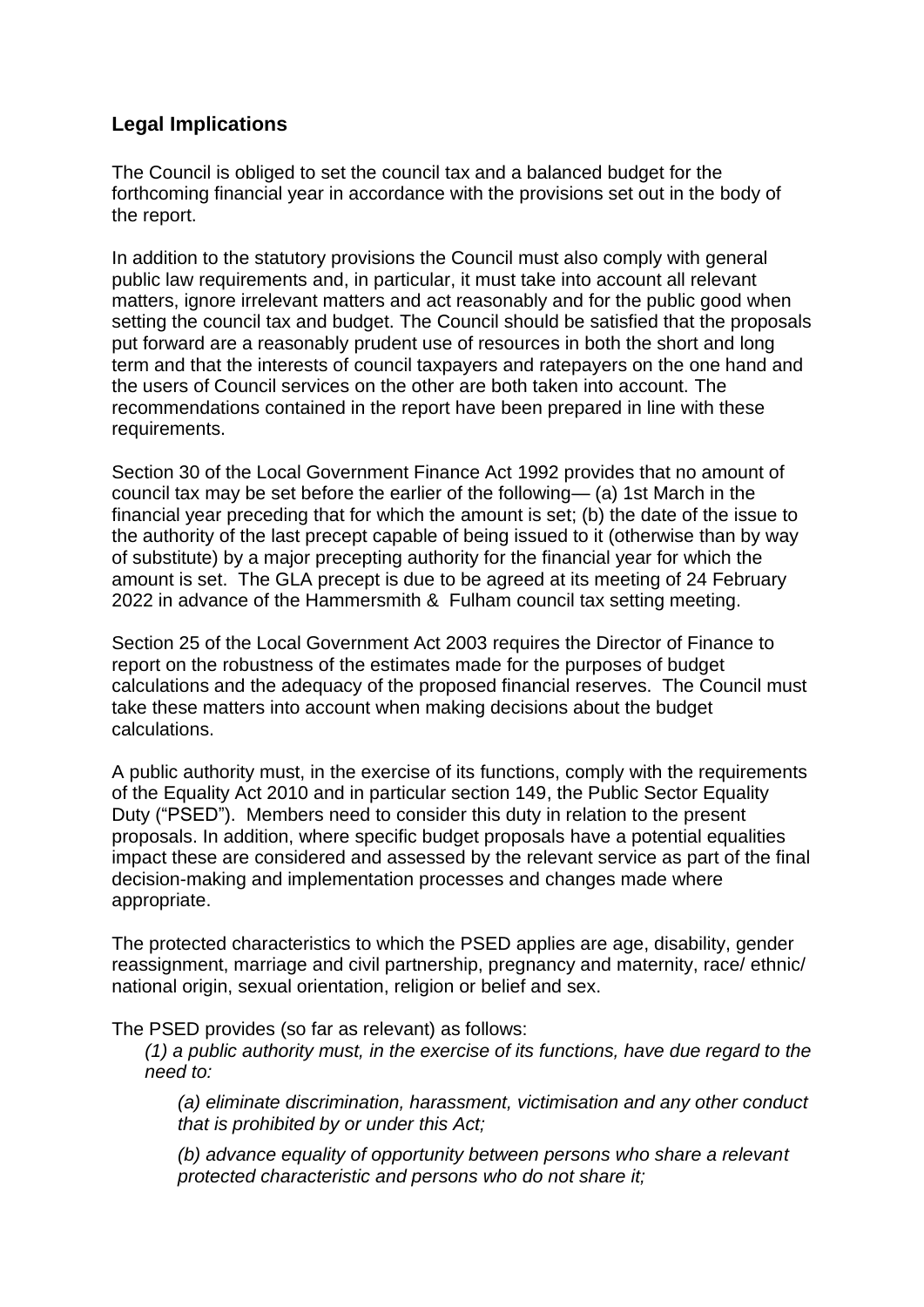*(c) foster good relations between persons who share a relevant protected characteristic and persons who do not share it.*

*(3) Having due regard to the need to advance equality of opportunity between persons who share a relevant protected characteristic and persons who do not share it involves having due regard, in particular, to the need to:*

*(a) remove or minimise disadvantages suffered by persons who share a relevant protected characteristic that are connected to that characteristic;*

*(b) take steps to meet the needs of persons who share a relevant protected characteristic that are different from the needs of persons who do not share it;*

*(c) encourage persons who share a relevant protected characteristic to participate in public life or in any other activity in which participation by such persons is disproportionately low.*

*(4) The steps involved in meeting the needs of disabled persons that are different from the needs of persons who are not disabled include, in particular, steps to take account of disabled persons' disabilities.*

*(5) Having due regard to the need to foster good relations between persons who share a relevant protected characteristic and persons who do not share it involves having due regard, in particular, to the need to —*

*(a) tackle prejudice, and*

*(b) promote understanding.*

*(6) Compliance with the duties in this section may involve treating some persons more favourably than others; but that is not to be taken as permitting conduct that would otherwise be prohibited by or under this Act.*

Case law has established the following principles relevant to compliance with the PSED which the Council will need to consider:

(i) The PSED is an integral and important part of the mechanisms for ensuring the fulfilment of the aims of anti-discrimination legislation.

(ii) The duty to have "due regard" to the various identified "needs" in the relevant sections does not impose a duty to achieve results. It is a duty to have "due regard" to the "need" to achieve the identified goals.

(iii) Due regard is regard that is appropriate in all the circumstances, including the importance of the area of life of people affected by the decision and such countervailing factors as are relevant to the function that the decision-maker is performing.

(iv) Although the weight to be given to equality issues and countervailing factors is for the decision-maker, it is for the Court to determine whether "due regard" has been given. This will include the court assessing for itself whether in the circumstances appropriate weight has been given by the authority to those "needs" and not simply deciding whether the authority's decision is a rational or reasonable one.

(v) The duty to have "due regard" to disability equality is particularly important where the decision will have a direct impact on disabled people. The same goes for other protected groups where they will be particularly and directly affected by a decision.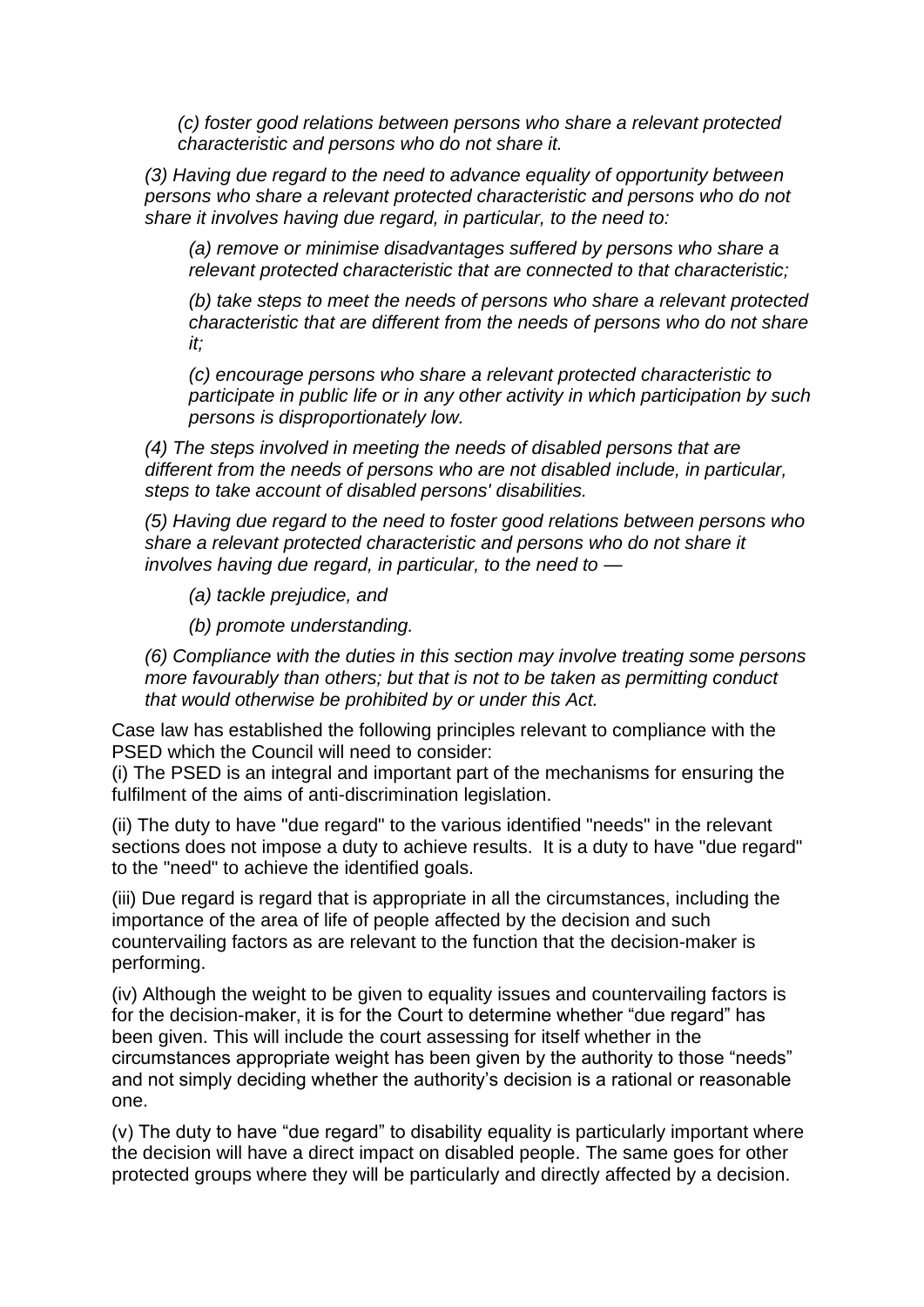(vi) The PSED does not impose a duty on public authorities to carry out a formal equalities impact assessment in all cases when carrying out their functions, but where a significant part of the lives of any protected group will be directly affected by a decision, a formal Equalities Impact Assessment ("EIA") is likely to be required by the courts as part of the duty to have 'due regard'.

(vii) The duty to have 'due regard' involves considering not only whether taking the particular decision would unlawfully discriminate against particular protected groups, but also whether the decision itself will be compatible with the equality duty, i.e. whether it will eliminate discrimination, promote equality of opportunity and foster good relations. Consideration must also be given to whether, if the decision is made to go ahead, it will be possible to mitigate any adverse impact on any particular protected group, or to take steps to promote equality of opportunity by, for e.g., treating a particular affected group more favourably.

(viii) The duty is non-delegable and must be fulfilled by the Council and Members personally.

(ix) The Council must ensure that it is properly informed before taking a decision.

(x) Council officials must be rigorous in both enquiring and reporting to the Council on equalities issues to assist Council and Members to fulfil that duty.

(xi) The duty must be exercised in substance, with rigour, and with an open mind. It is not a question of "ticking boxes".

(xii) The duty is a continuing one and equalities issues must be kept under review.

All these matters have been, or will be, considered by service departments as part of the final decision-making and implementation processes, but must also be considered by the Council when taking its decision.

To assist the Council in fulfilling its PSED, an EIA in respect of the proposed overall budget is attached to this report at Appendix G. This Appendix includes a screening of all budget measures undertaken to ensure that the equality duty has been considered where appropriate. These will need to be carefully read and taken into account by the Council, together with the requirements of the PSED itself set out above, in reaching a decision on the recommendations in this report. Section 106 of the Local Government Finance Act 1992, applies to Members where:

- they are present at a meeting of the Council, the Cabinet or a Committee and at the time of the meeting an amount of council tax is payable by them and has remained unpaid for at least two months; and
- any budget or council tax calculation, or recommendation or decision which might affect the making of any such calculation, is the subject of consideration at the meeting.

In these circumstances, any such Members shall at the meeting and as soon as practicable after its commencement disclose the fact that Section 106 applies to them and shall not vote on any question concerning the matter. Such Members are not debarred from speaking. Failure to comply with these requirements constitutes a criminal offence, unless any such Members can prove they did not know that Section 106 applied to them at the time of the meeting or that the matter in question was the subject of consideration at the meeting.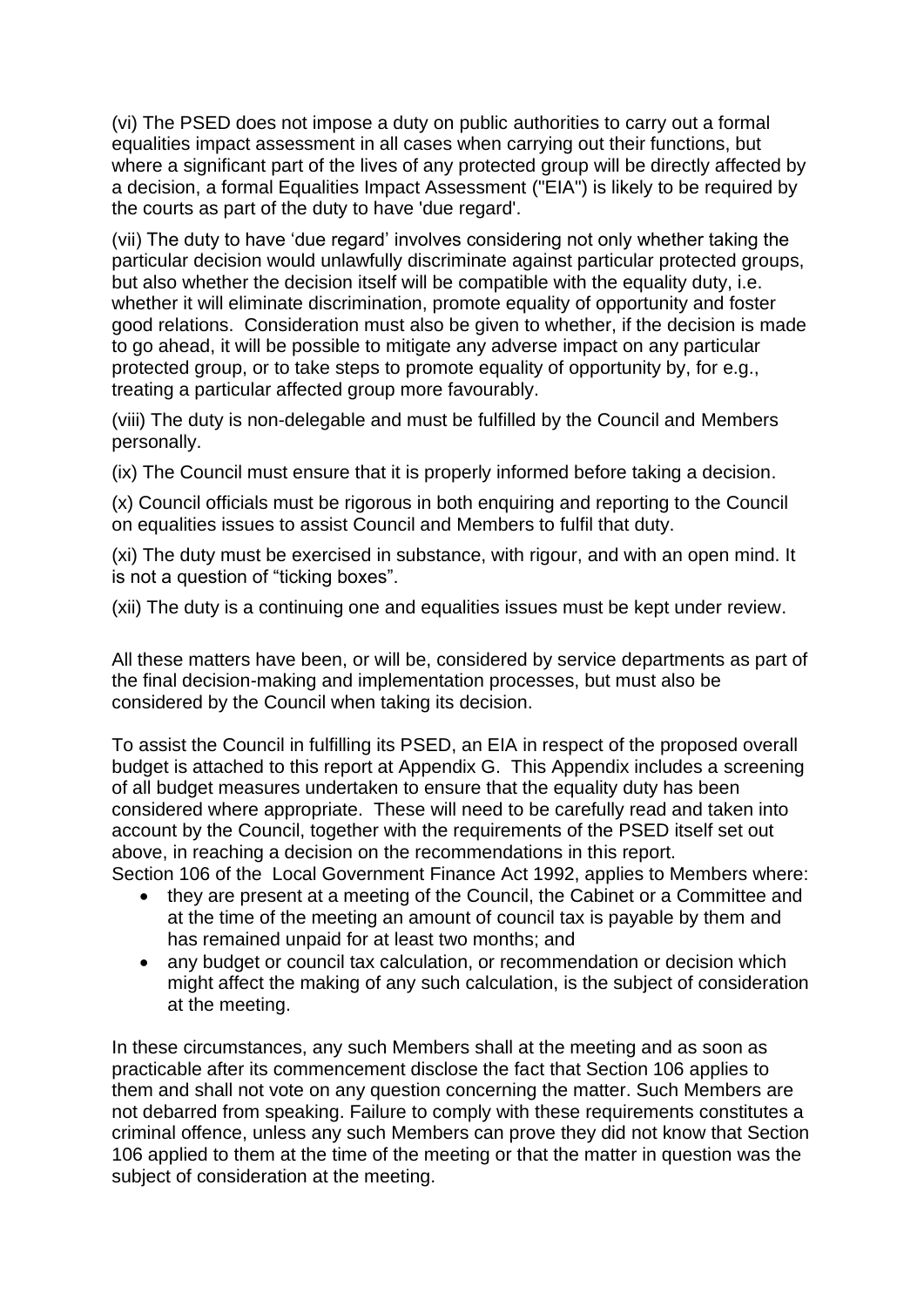#### Public Sector Audit Appointment

Section 7 of the Local Audit and Accountability Act 2014 (the Act) requires the Council to appoint a local auditor to audit its accounts by 31 December in the preceding year for a maximum period of five years.

The procedure for appointment of a local auditor is set out in Section 8 of the Act and requires the Council to consult and take account of the advice of its auditor panel on the selection and appointment of the auditor.

Section 17 of the Act gives the Secretary of State the power to make regulations in relation to an 'appointing person' specified by the Secretary of State. This power has been exercised in the Local Audit (Appointing Person) Regulations 2015 and gives the Secretary of State the ability to enable a Sector Led Body to become the appointing person. In July 2016 the Secretary of State specified PSAA as the appointing person. This report proposes that the Council opts-in to the sector-led 'appointing person' regime.

As the Council operates executive arrangements, under section 8 of the Act, the correct decision maker is Full Council.

#### **Contact Officers:**

| Name:      | <b>Emily Hill</b>                         |
|------------|-------------------------------------------|
| Position:  | Director of Finance                       |
| Telephone: | 020 8753 3145                             |
| Email:     | emily.hill@lbhf.gov.uk                    |
| Name:      | Andrew Lord                               |
| Position:  | Head of Strategic Planning and Monitoring |
| Telephone: | 020 8753 2531                             |
| Email:     | andrew.lord@lbhf.gov.uk                   |
| Name:      | Adesuwa Omoregie                          |
| Position:  | <b>Assistant Director, Legal Services</b> |
| Telephone: | 0208 753 2297                             |
| Email:     | adesuwa.omoregie@lbhf.gov.uk              |

### **Background Papers Used in Preparing This Report** – none

#### **BUDGET OVERVIEW**

1. The Council's budget proposals support the local recovery from the Covid-19 pandemic and delivery of resident priorities. The ongoing pandemic and health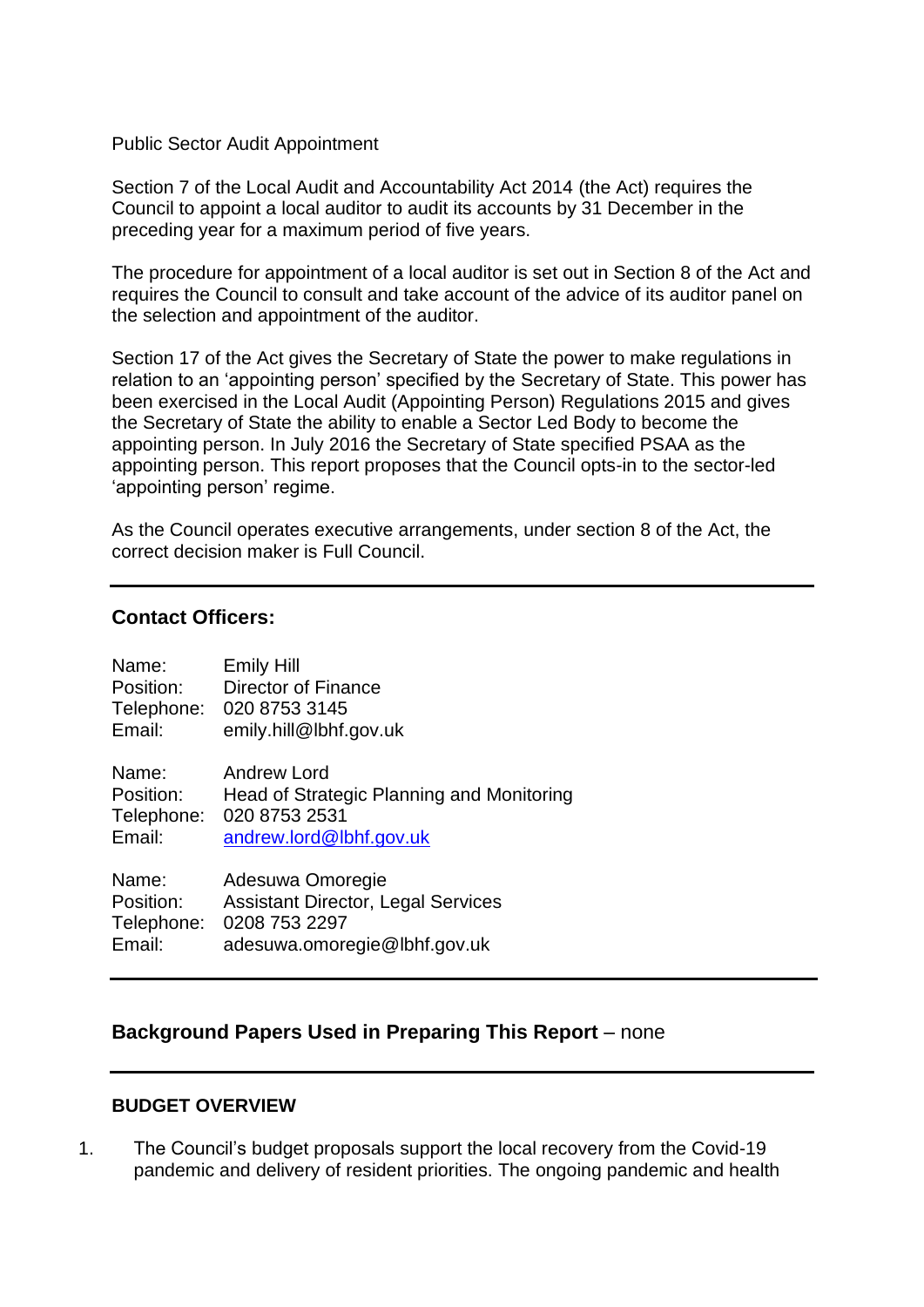emergency has led to an increase in demand for services whilst the upturn in inflation and resetting of the public finances, at a national level, has placed a further strain on local government.

- 2. **A freeze in the Hammersmith & Fulham element of council tax is recommended.** This includes not levying the government modelled 1% 'adult social care precept' or increasing council tax by 2% as modelled by central government. This will provide a balanced budget whilst resulting in a reduced burden, in real terms, on local taxpayers. The council tax freeze has been delivered despite the upturn in inflation causing significant pressure on Council costs with the government forecasting in October 2021 that the Consumer Price Index will be 4.4% in the second quarter of 2022.CPI in December 2021 already exceeds that forecast at 5.4%.
- 3. **General government grant funding** has increased by an estimated £6.95m from 2021/22 to 2022/23. This is well below the increase in the Council's costs due to inflation, the costs associated with the government's increase in employer national insurance contributions, demographic pressures and the Covid-19 health and economic crisis. £2.6m of the grant increase is not new money but compensation for the government decision not to increase business rates. Historically, overall government funding has reduced by £57m from 2010/11 to 2022/23 – a real terms funding cut of 54%.
- 4. **Investment of £7.4m** is provided to meet the costs of statutory obligations, demographic, service and demand pressures and key resident priorities. This includes over £5m in investment in social care and public health. Budget provision is also made regarding the ongoing consequences of Covid-19.
- 5. **Savings of £4.9m** are put forward to balance the 2022/23 budget.
- 6. The budget proposals include measures to strengthen the Council's future financial resilience by **contributing one-off resources of £2.9m to reserves and general balances.** An additional one-off contingency of £1.5m is also set aside to meet potential Covid funding pressures with £0.5m added to the unallocated contingency. The Council faces significant future financial risk with particular uncertainty regarding the ongoing impact of the Covid-19 pandemic, future government funding allocations, the on-going adverse economic impact of Brexit, inflation and increasing demand for services.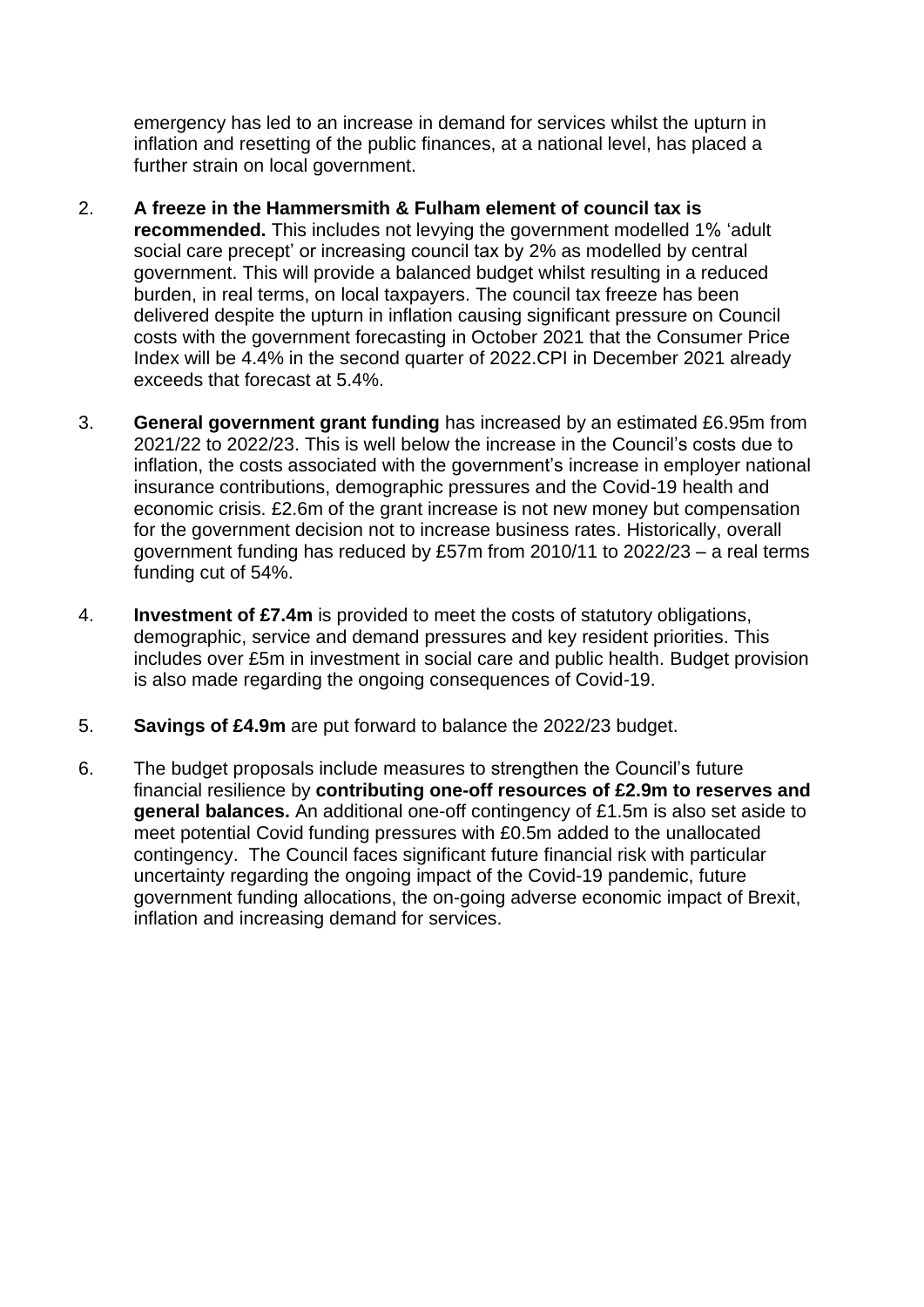## **THE COUNCIL TAX REQUIREMENT**

7. The Council's current gross General Fund budget rolled forward to 2022/23 is £533.5m, of which £160.4m (the budget requirement) is funded from Council resources (such as council tax and business rates) and general government grant.

| <b>Budgeted expenditure 2021/22</b>                   | £m      |
|-------------------------------------------------------|---------|
| Housing benefit payments                              | 98.0    |
| Departmental budgets                                  | 435.5   |
| <b>Gross budgeted expenditure</b>                     | 533.5   |
| Less:                                                 |         |
| Specific government grant (including housing benefits | (242.0) |
| and dedicated schools grant)                          |         |
| Fees and charges                                      | (67.0)  |
| Contributions (e.g. health)                           | (47.0)  |
| Other income (e.g. investment interest, rentals,      | (17.1)  |
| recharges)                                            |         |
| Base budget requirement rolled forward to 2022/23     | 160.4   |

### **Table 1 : 2022/23 budget requirement**

8. The Band D council tax charge is calculated by dividing the council tax requirement by the council tax base<sup>1</sup>. The determination of the 2022/23 council tax requirement is set out in Table 2. The medium-term forecast, to 2025/26 is set out in Appendix B.

<sup>&</sup>lt;sup>1</sup> The council tax requirement is the expenditure that is to be funded from council tax. The council tax base is the income that will be generated from a council tax charge of £1.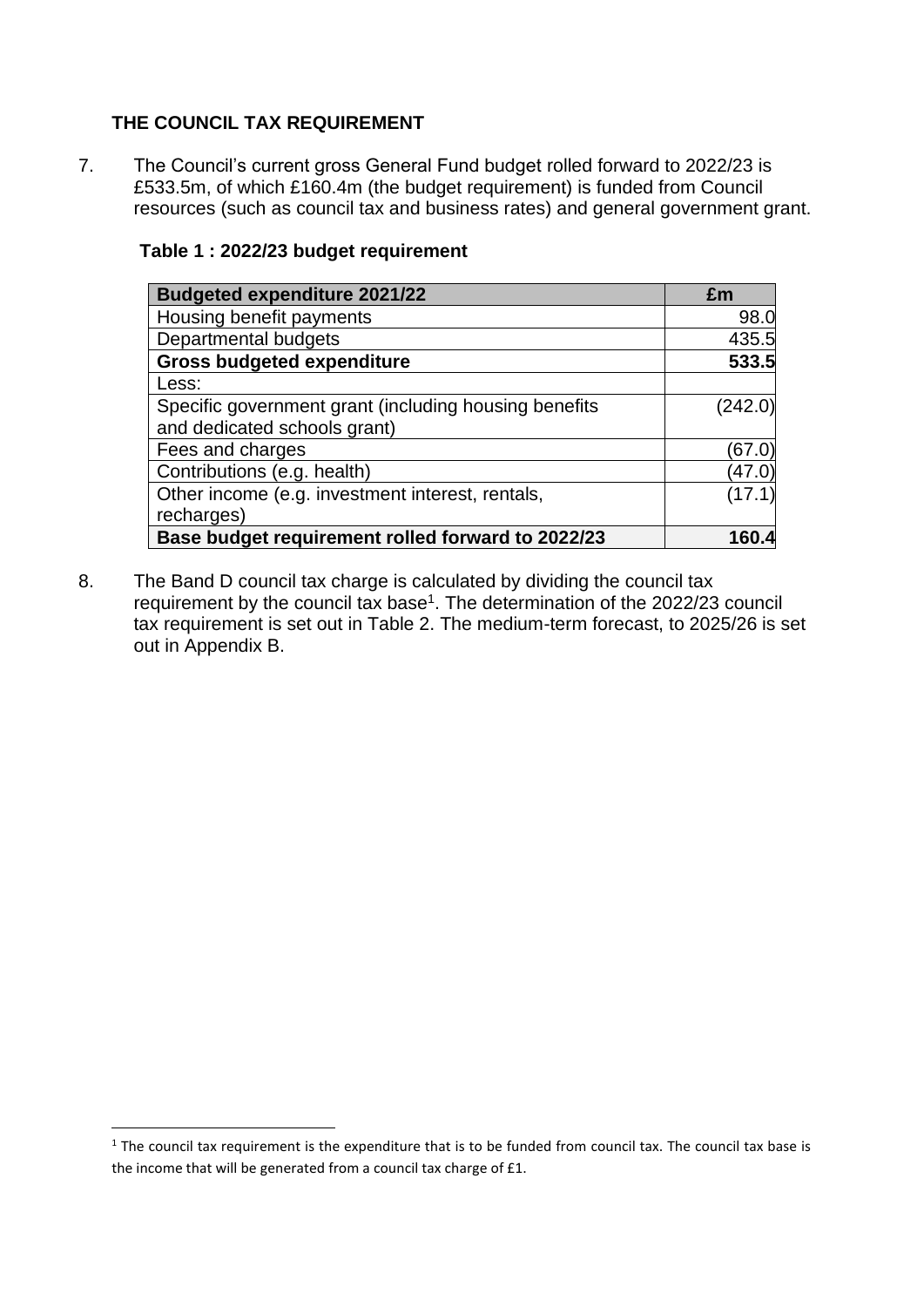**Table 2: The council tax requirement**

|                                                                              | £000s     |
|------------------------------------------------------------------------------|-----------|
| Base gross budget rolled forward from 2021/22                                | 160,416   |
| <b>Plus/minus:</b>                                                           |           |
| Inflation                                                                    | 10,000    |
| Investment and impact of Covid-19                                            | 7,434     |
| Increase in the net cost of borrowing                                        | 400       |
| Savings and change proposals (includes collection fund surplus)              | $-4,851$  |
| Covid-19 impact on concessionary fares                                       | $-2,300$  |
| Increase in unallocated contingency                                          | 500       |
| Covid-19 contingency                                                         | 1,500     |
| Recognition of current income projection                                     | $-3,400$  |
| Contribution to reserves and balances                                        | 2,890     |
| <b>Gross budget requirement</b>                                              | 172,589   |
| General grants                                                               | $-45,232$ |
| Use of developer contributions                                               | $-1,700$  |
| Net budget requirement for 2022/23                                           | 125,657   |
| Less:                                                                        |           |
| Locally retained business rates                                              | $-57,217$ |
| 2022/23 council tax requirement (including the adult social<br>care precept) | 68,440    |

# **INFLATION AND INVESTMENT**

## **Inflation**

- 9. Supply constraints, driven by Covid-19 and Brexit, have led to higher prices and pressure on wages. The Consumer Price Index has reached 5.4%, in the 12 months to December 2021, and the government forecast that it will still be 4.4% in the second quarter of 2022. The pressure on wages is compounded by the government's introduction of the health and social care levy which will increase employer national insurance contributions by 1.25%. This will impact on both Hammersmith & Fulham staff costs and suppliers. A provision of £10m is included in the 2022/23 budget for inflation. This allows for:
	- contract inflation of £3.15m.
	- catch up inflation for the 2021/22 pay award of £1.75m (a pay freeze was assumed in 2021/22 but the latest national pay offer is for a 1.75% increase).
	- £1.25m for the 1.25% increase in employer national insurance contributions (health and social care levy).
	- £2.35m provision for a 2022/23 pay increase (this equates to a 2.3% pay award).
	- A retained contingency of £1.5m as mitigation against additional inflationary risk.
- 10. For non-statutory fees and charges, levied by Hammersmith & Fulham, it is recommended that: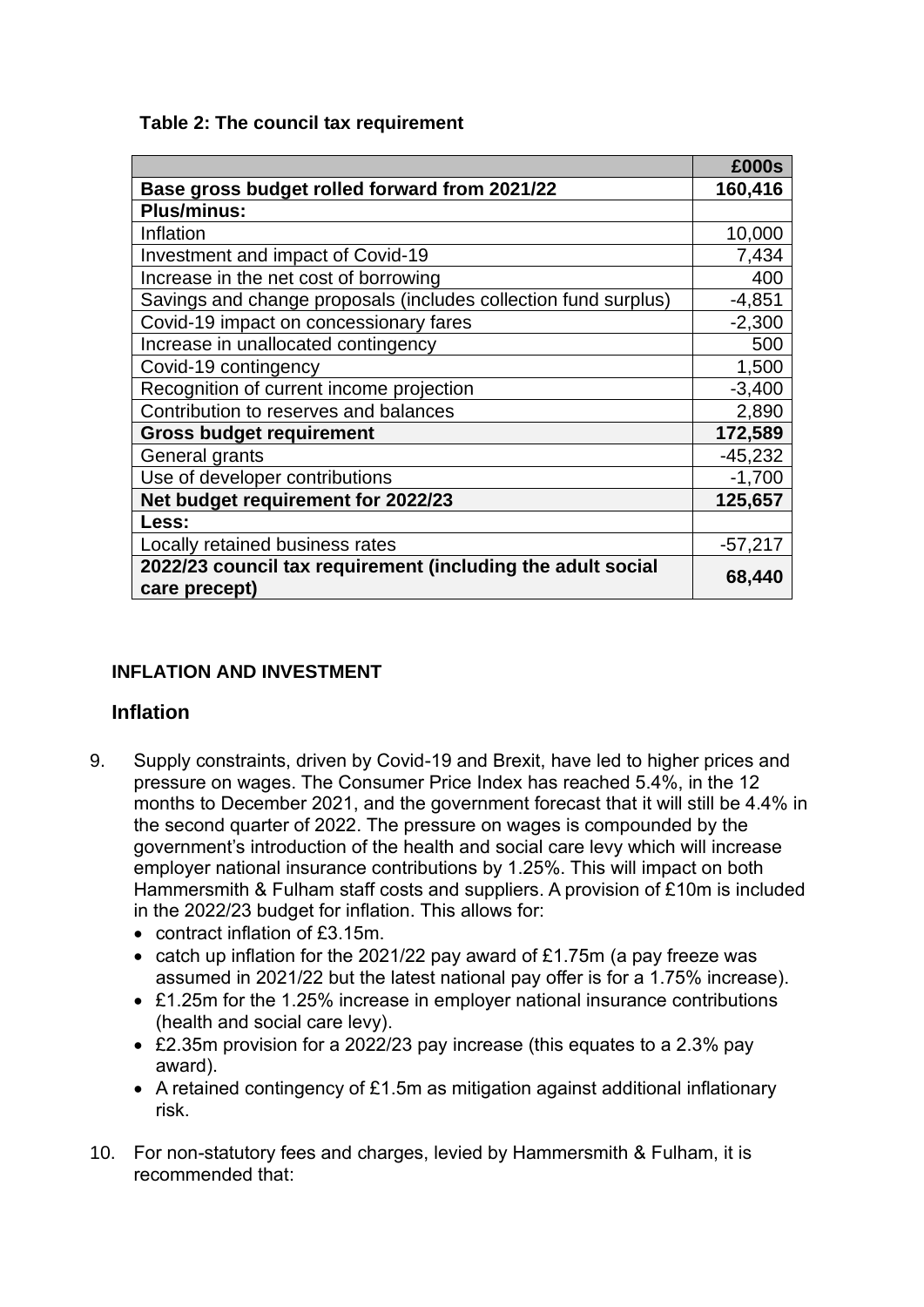- they are frozen for Adult Social Care, Children's Services and Housing in line with administration policy.
- commercial services that are charged on a for-profit basis, will be reviewed on an ongoing basis in response to market conditions and varied up and down as appropriate, with appropriate authorisations according to the Council Constitution.
- parking charges and fines are set in line with transport policy objectives and not considered as part of the budget process.
- a standard uplift of 3.8% is applied, based on the July 2021 Retail Price Index, for other non-commercial and non-parking fees.

The current proposed exceptions to the standard 3.8% increase and policies above are set out in Appendix F.

## **Investment**

- 11. Investment in services is provided through the budget process as necessary. Investment is required to fund increases in cost as a result of demographic growth and other increases in demand and to fund resident priorities. Almost 75% of this investment is in social care for adults and children. In addition, for 2022/23 the budget makes time limited provision for increased costs or lost income expected as a result of the Covid-19 pandemic and economic disruption. The investment proposals are detailed in Appendix C and summarised in Tables 3 and 4.
- 12. As part of the budget review and challenge process, departments have brought forward detailed proposals that have enabled spend pressures to be addressed directly. Such budget mitigations have partially offset the need for new investment.

| <b>Department</b>                               | £m    |
|-------------------------------------------------|-------|
| <b>Children's Services</b>                      | 0.534 |
| Social Care and Public Health                   | 5.031 |
| Economy                                         | 0.650 |
| Environment                                     | 0.878 |
| Corporate (Finance, Resources and Council wide) | 0.341 |
| <b>Total investment</b>                         | 7.434 |

## **Table 3: 2022/23 investment proposals**

### **Table 4: Categorisation of investment proposals**

| <b>Growth categories</b>               | £m    |
|----------------------------------------|-------|
| Increase in demand/demographic growth  | 2.311 |
| <b>Resident priority</b>               | 0.690 |
| <b>Budget pressure</b>                 | 0.655 |
| New burden / government pressure       | 1.137 |
| Impact of Covid-19 / economic downturn | 2.641 |
| Total                                  | 7.434 |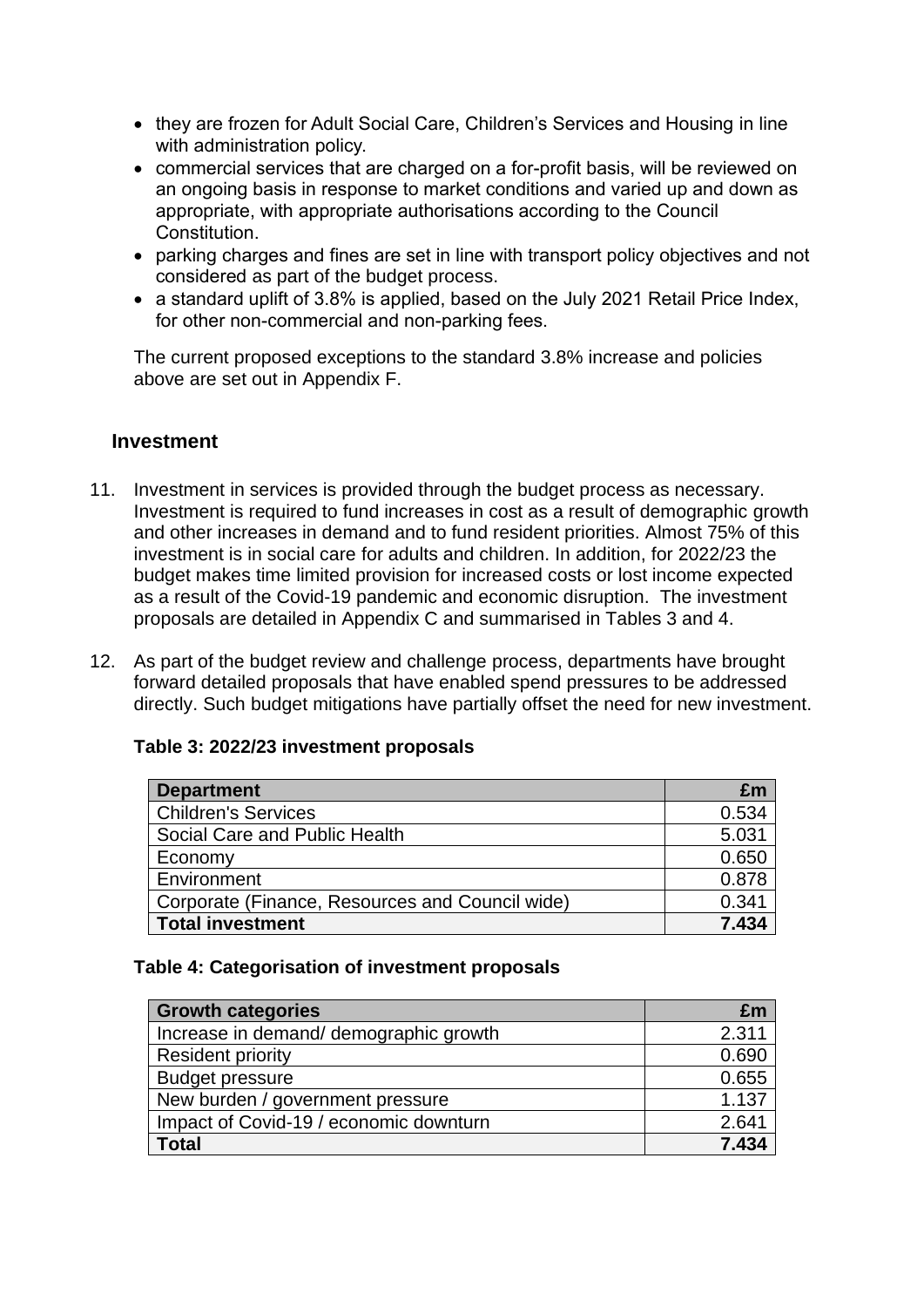## **SAVINGS AND INCOME GENERATION**

13. The proposed savings are detailed in Appendix C and summarised in Tables 5 and 6. In addition a further short-term saving of £2.3m (for 2022/23 and possibly, to a similar extent, 2023/24) will arise regarding the cost of the concessionary fares scheme (freedom pass). This is due to lower usage during lockdown and impact on passenger usage of public transport in response to the Covid-19 pandemic. As a short-term saving £2.1m of this sum will be added to reserves and general balances in line with the Council's reserves strategy. The balance will part fund the one-off Covid-19 contingency.

## **Table 5: 2022/23 savings proposals**

| <b>Department</b>                               | £m      |
|-------------------------------------------------|---------|
| <b>Children's Services</b>                      | (0.533) |
| Social Care and reinvestment of Public Health   | (1.670) |
| Economy                                         | (0.235) |
| Environment                                     | (1.184) |
| Corporate (Finance, Resources and Council wide) | (1.229) |
| <b>Total savings</b>                            | (4.851) |

### **Table 6: Categorisation of savings**

| <b>Savings categories</b>   | £m      |
|-----------------------------|---------|
| Commercialisation / income  | (0.650) |
| Outside investment          | (0.035) |
| Procurement / commissioning | (1.828) |
| Service reconfiguration     | (0.892) |
| Staffing / productivity     | (1.446) |
| <b>Total savings</b>        | (4.851) |

## **GOVERNMENT GRANT, DEVELOPER AND BUSINESS RATES FUNDING**

- 16 The government funding receivable is detailed in Appendix E. The estimated cash increase in 2022/23 general grant is £6.95m of which £2.6m is compensation for the government decision not to increase business rates. The grant increase is also intended to compensate authorities for the extra costs associated with the increase in employer national insurance contributions required by government. There is a new 'market sustainability and fair cost of care' grant of £0.62m which the Council is fully investing in adult social care.
- 17 The 2022/23 local government finance settlement is a single year settlement with no grant allocations confirmed beyond next year. The lack of future certainty continues to undermine effective medium-term financial planning. The risk of future funding reform and levelling up remains with the government making clear that the new 2022/23 'services grant' of £4.234m will be potentially subject to significant redistribution in 2023/24. For modelling purposes the future grant forecast, included within Appendix B, assumes that the services grant reduces by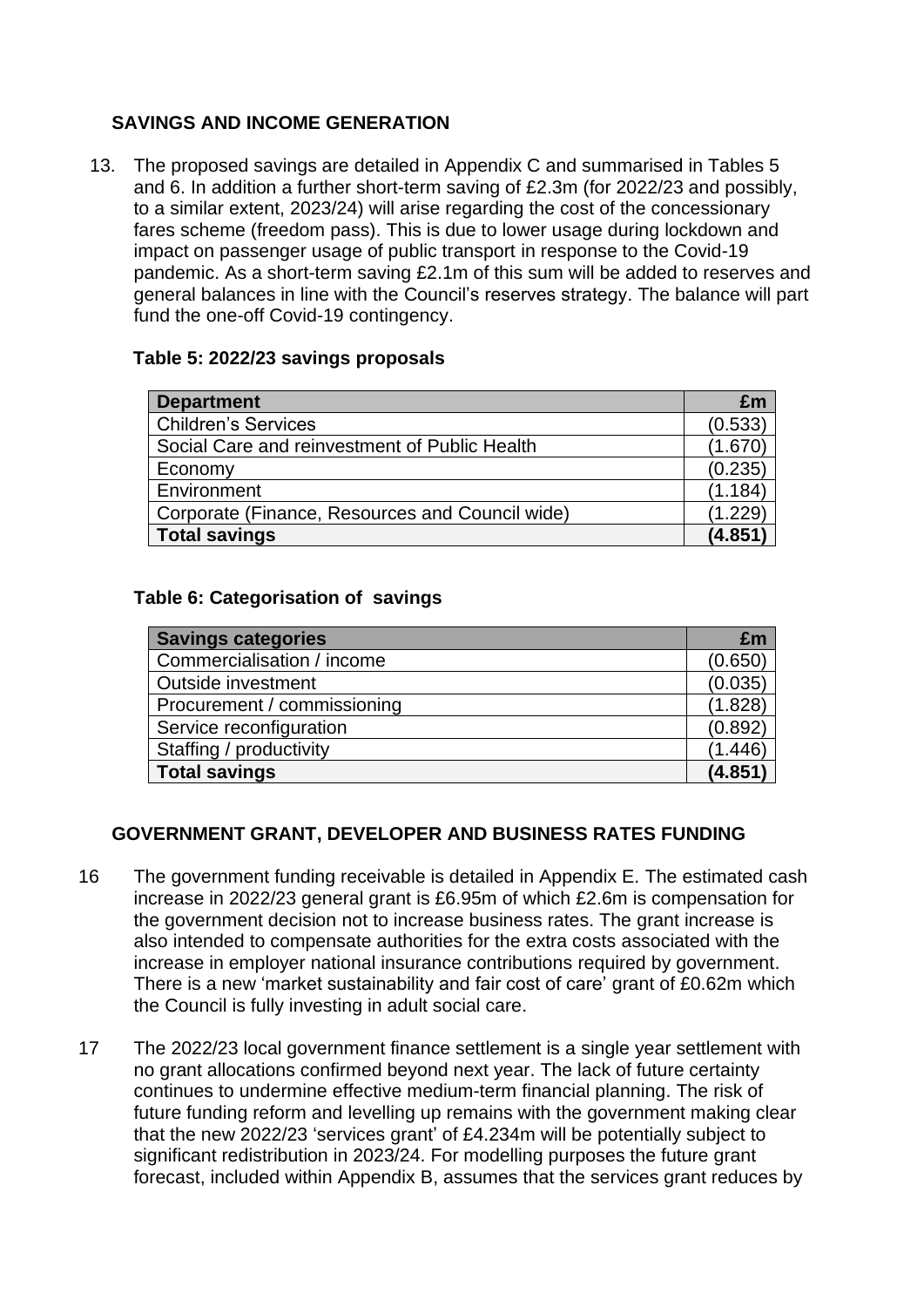50%. The future of the new homes bonus grant scheme is also uncertain and is modelled to reduce by 50% following a significant reduction of £2.5m (48%) in 2022/23 compared to 2021/22.

- 18 As set out in Appendix I the government calculate that Hammersmith & Fulham spending power has increased by 7% in 2022/23. This is below the London average increase (7.3%) and national average increase (7.4%). The government spending power calculation also assumes that authorities will increase council tax (including the adult social care precept) by 3%, which the Council is proposing to freeze, and that business rates collection is not adversely impacted by rating appeals or lower collection rates experienced during the Covid-19 pandemic. Taking these into account the Hammersmith & Fulham calculation is that spending power has increased by 2.5%.
- 19 Ringfenced grants, which can only be used for a specific purpose, are currently forecast to have increased by £0.978m from 2021/22 to 2022/23. This forecast will be updated as further announcements are confirmed. It is assumed that such grants will have a neutral impact on the budget requirement as they will be matched against spend commitments, particularly given the current inflation risks.
- 20 The business rates forecast is summarised in Appendix H. As part of the Autumn 2021 Budget the Chancellor of the Exchequer announced that a new temporary 50% business rates relief will apply for eligible retail, hospitality and leisure properties for 2022/23. In addition, a new 100% improvement relief will be available where eligible improvements increase rateable value. There will also be a business rates freeze in 2022/23 (no increase in line with the multiplier). Local authorities will be compensated by the government for the resultant loss of income from these measures.
- 21 The detail of the business rates changes has yet to be confirmed. For financial planning purposes the budget assumes that Hammersmith & Fulham will receive the minimum amount guaranteed, the safety net threshold, by government. This is £57.2m for 2022/23. For years beyond 2022/23 a 2% inflationary increase to the safety net is modelled.
- 22 Planning obligations under section 106 of the Town and Country Planning Act 1990 (as amended), known as section106 agreements, are a mechanism which make a development proposal acceptable in planning terms, that would not otherwise be acceptable. They are focused on site specific mitigation of the impact of development. Property developments have placed increased pressure on council services in recent years.
- 23 The Council has determined that a key priority area for the investment of available section 106 funds is to support the law enforcement team and the gangs unit. The budget assumes that annual contributions of £1.7m are invested in this area and this can be met from receipts currently in hand. The budget assumes that further General Fund investment required in those areas will be met from increased developer contributions.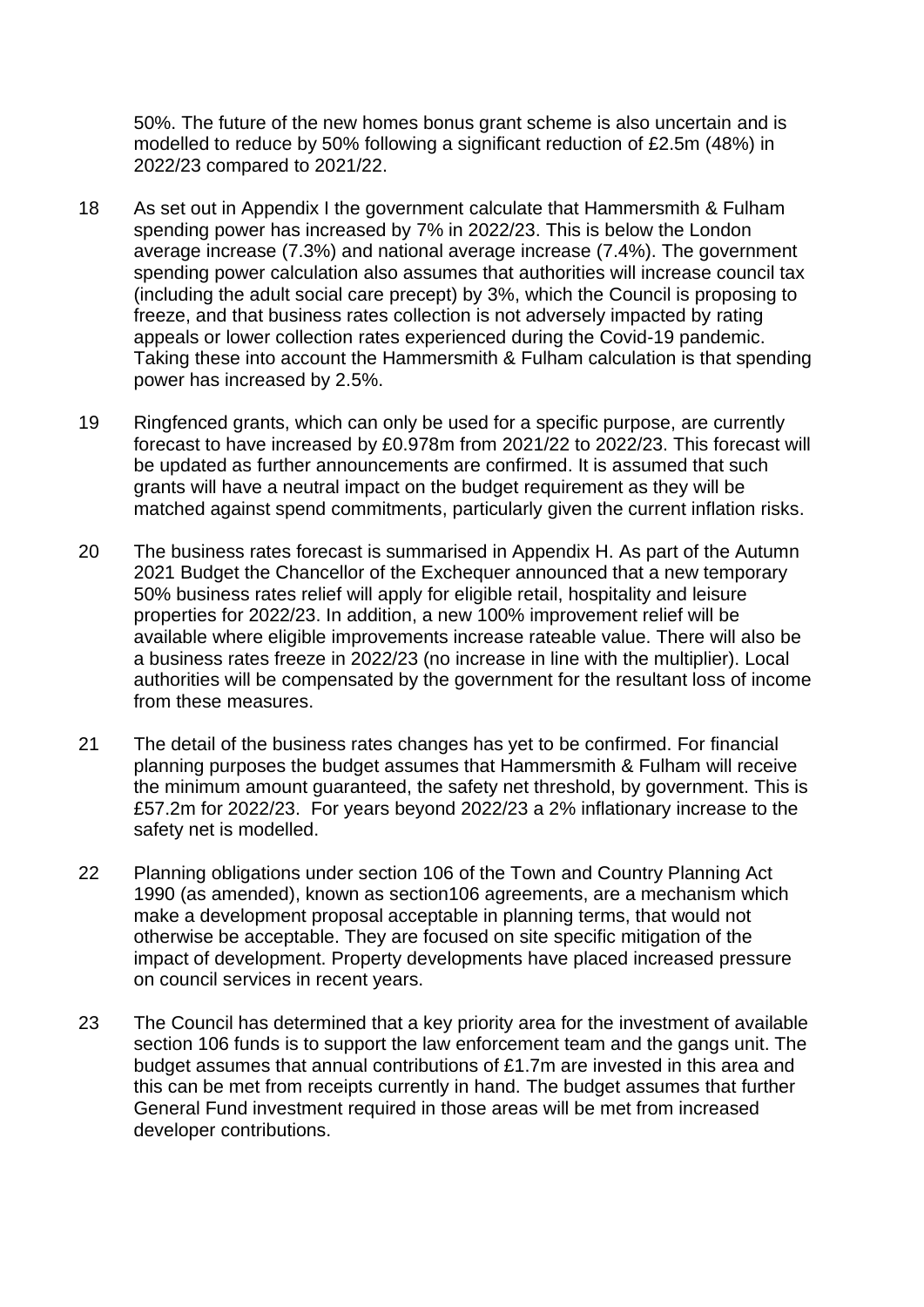24 A number of section 106 agreements have been negotiated which will result in the receipt of additional funds in the future. There is a level of uncertainty and risk around the receipt of future section 106 funds as this relies on developments commencing and achieving specified trigger points which may be delayed or not progressed due to the impact of Covid-19 and broader economic conditions. The Council will continue to monitor the receipt of section 106 funds expected in the short and medium term, where the level of uncertainty around trigger points increases.

## **HAMMERSMITH AND FULHAM's COUNCIL TAX REQUIREMENT**

25 On 19 January 2022, Council agreed a council tax base of 82,263 equivalent Band D properties for 2022/23. Therefore, the Council's element of the council tax for Band D properties can be calculated as followed:

| Total Council Tax Requirement $=$ | £68,439,525 = | £831.96 Band D |
|-----------------------------------|---------------|----------------|
| Tax Base (Band D equivalent)      | 82,263        |                |

- 26 This represents a freeze in the Hammersmith & Fulham element of the council tax charge and no additional levy for the adult social care precept.
- 27 As set out below just over half of dwellings in Hammersmith & Fulham are liable for 100% council tax with exemptions/ discounts for council tax support claimants, students, care leavers and single person households.

### **Table 9: Liability for council tax**

| Total dwellings in the borough                          | 92,148    |
|---------------------------------------------------------|-----------|
| Reductions:                                             |           |
| Exemptions (mainly students, includes care leavers)     | (3,780)   |
| Council tax support claimants (elderly people & working | (10, 819) |
| age on low income)                                      |           |
| Single person discount (25% discount)                   | (30,060)  |
| Dwellings liable for 100% of council tax                | 47,489    |
|                                                         | 52%       |

### **PRECEPTOR'S (GREATER LONDON AUTHORITY) COUNCIL TAX REQUIREMENT**

28 The Greater London Authority's (GLA) precept is also funded from council tax. The following table analyses the total amount to be funded and the resulting proposed overall Band D council tax level. The Mayor is consulting on budget proposals for a provisional Band D charge of £395.59. This is subject to formal approval by the Mayor following the London Assembly meeting of 24 February. The preceptors budget requirement will be amended should there be a change to the Mayor's proposed Band D charge.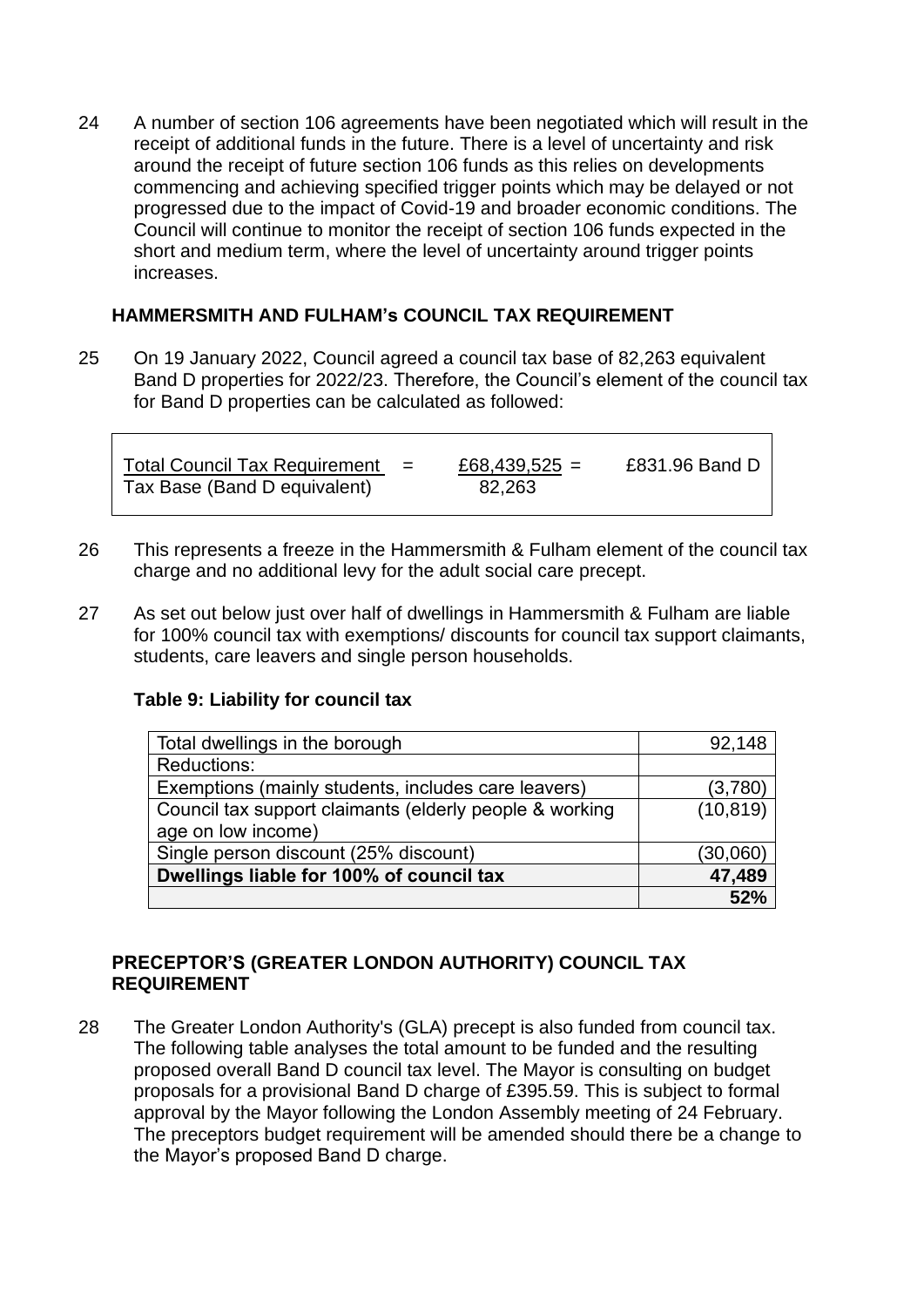| Preceptor's Budget Requirement = $£32,542,420$ = |        | £395.59 Band D |
|--------------------------------------------------|--------|----------------|
| Tax Base (Band D equivalent)                     | 82,263 |                |

29 The proposed GLA charge represents an increase of £31.93 (8.8%), compared to 2021/22. The precept includes government acceptance of the Mayor's request to adjust the council tax excessiveness principles for the GLA (i.e. referendum limits) to accommodate an additional £20 rise to fund transport services.

## **OVERALL COUNCIL TAX REQUIREMENT 2022/23**

30 The overall amount to be met from the council tax is £100.982m. This will provide a balanced budget with £2.9m added to General Fund balances and reserves.

### **Table 10: Overall 2022/23 council tax requirement**

| London Borough of Hammersmith & Fulham     | £68,439,525  |
|--------------------------------------------|--------------|
| <b>Greater London Authority (proposed)</b> | £32,542,420  |
| Total requirement for council tax          | £100,981,945 |

- 31 In accordance with the Local Government Finance Act 1992, the Council is required to calculate and approve a council tax requirement for its own budgetary purposes (section 9) and then add the separate council tax requirements for each of the preceptors (section 10). The requisite calculation is set out in Appendix A.
- 32 The Council must then set the overall council tax for the Borough. These calculations must be carried out for each of the valuation bands, A to H. The amount per Band D equivalent property is calculated as follows:

Total Council Tax Requirement  $= £100,981,945 = £1,227.55$  Band D Tax Base (Band D equivalent) 82,263

## **NON-REPAYABLE COUNCIL TAX REBATE**

33 The government announced, on 3 February 2022, that households in England in council tax bands A-D will receive a £150 non-repayable council tax rebate. The rebate to bills will be made directly by local authorities to households in 2022/23. Local authorities will also have a share of the £144 million discretionary funding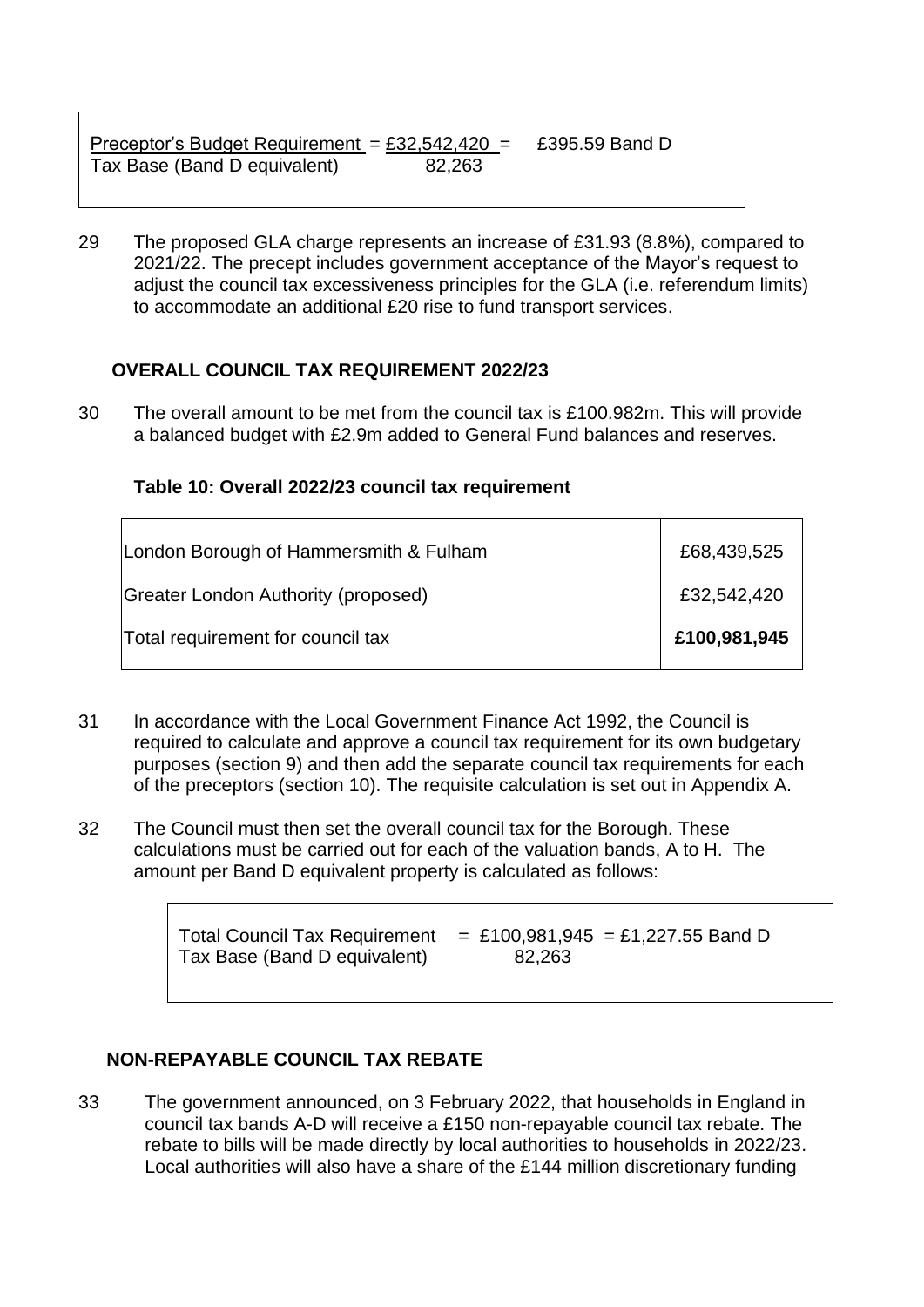that can be used to target additional support at those most in need. This could include for example individuals on low incomes who live in properties valued in bands E-H.

- 34 At the time of issuing this report, detailed guidance and funding allocations are not yet published. It is expected that the payment will operate outside of the council tax system, using council tax lists to identify eligible households. Authorities will expect to be compensated for the administrative costs of providing the rebate as well as the funding for the rebates. As the impact on the council's finances is expected to be neutral it does not directly impact on the setting of the 2022/23 budget.
- 35 As a result of the above, the local Council Tax Support Scheme will be amended to disregard Energy Bills Rebate payments in determining a person's eligibility for a council tax reduction and the amount of any such reduction from 1 April 2022 in line with the amended Council Tax Reduction Schemes (Prescribed Requirements) (England) Regulations 2012. This will amend the scheme approved by Full Council on 19 January 2022 and the amendment must be made by the statutory deadline on 11 March 2022. This report recommends that the detailed amendments to the scheme in respect of this are delegated to the Strategic Director of the Environment in consultation with the Cabinet Member for Finance and Commercial Services.

### **CONSULTATION**

## **Non-Domestic Ratepayers**

36 In accordance with the Local Government Finance Act 1992, the Council has consulted with non-domestic ratepayers on the budget proposals. The consultation can have no effect on the business rate, which is set by the government.

## **Policy and Accountability (PAC) Committees**

37 As part of the consultation process the budget proposals have been reviewed by the relevant Policy and Accountability Committees.

### **VIEWS OF THE DIRECTOR OF FINANCE**

### **The robustness of the budget estimates**

- 38 Under Section 25 of the Local Government Act 2003, the Director of Finance is required to include, in the budget report, her view of the robustness of the 2022/23 estimates.
- 39 Budget estimates are exactly that, estimates of spending and income at a point in time. This statement about the robustness of estimates cannot give a guaranteed assurance about the budget but gives Members reasonable assurances that the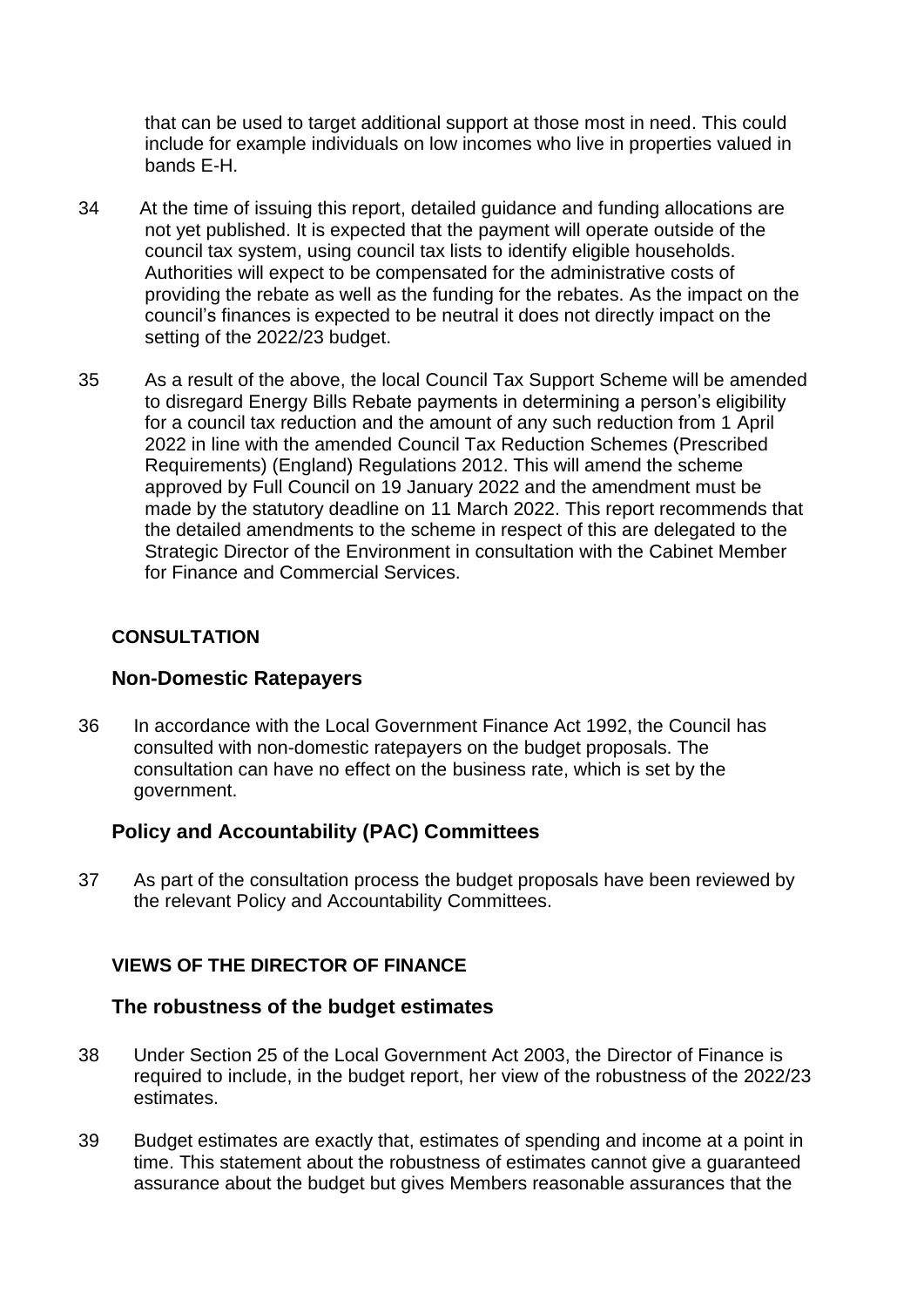budget has been based on the best available information and assumptions. For the reasons set out below the Director of Finance, is satisfied with the accuracy and robustness of the estimates included in this report:

- The budget proposals have been developed following guidance from the Director of Finance and have been through a robust process of development and challenge with the Strategic Leadership Team, service directors and managers and Cabinet Members.
- An increased provision of £10m is set aside for inflation and takes account of expected pay awards and the 1.25% increase in employers' national insurance contribution.
- The revenue budget proposals provide for the Council to hold an increase of £0.5m in the unallocated contingency to £3.5m to meet unforeseen budget pressures.
- The budget acknowledges the potential on-going impact of Covid-19 with oneoff pressures of £2.6m funded. A further one-off contingency of £1.5m is also set aside. There is risk that such funding will be insufficient and may be needed for a significantly longer period and this will be monitored during the year and incorporated into the 2023/24 budget process.
- Adequate allowance is made for pension costs with budgeted contributions in line with the recommendations from the 2019 triennial pension review.
- Service managers have made reasonable assumptions about growth pressures which, where not manageable within current budgets, have resulted in additional investment.
- Rigorous mechanisms will be in place to monitor sensitive areas of expenditure and the delivery of savings. The Council recognises that it faces an increasing financial challenge due to the combination of the impact of the Covid-19 pandemic, government grant funding cuts of £57m over the past 12 years, new burdens from government, demographic trends including increasing demand and complexity and cost of that demand. The latest current year Corporate Revenue Monitoring Report (month 6) forecasts an underspend of £2.768m, increasing to £4.7m should current mitigating actions be delivered. The forecast includes a net improvement in expected parking income of £3.4m and this is recognised within the 2022/23 budget proposals.
- The use of budget monitoring in 2021/22 to re-align budgets where required with mitigating actions identified to meet budget pressures and growth provided when needed.
- Key risks have been identified and considered.
- Prudent assumptions have been made about interest rates payable and the budget proposals are joined up with the requirements of the Prudential Code and Treasury Management Strategy. The revenue effects of the capital programme are reflected in the budget with an increase of £0.4m in the revenue net cost of borrowing.
- The recommendations regarding fees and charges are in line with the assumptions in the budget.
- A review with the Strategic Leadership Team of proposed savings and their achievability has taken place.
- Cabinet Members have reviewed and challenged all budget proposals. In addition, the relevant Policy and Accountability Committees have scrutinised the budget proposals.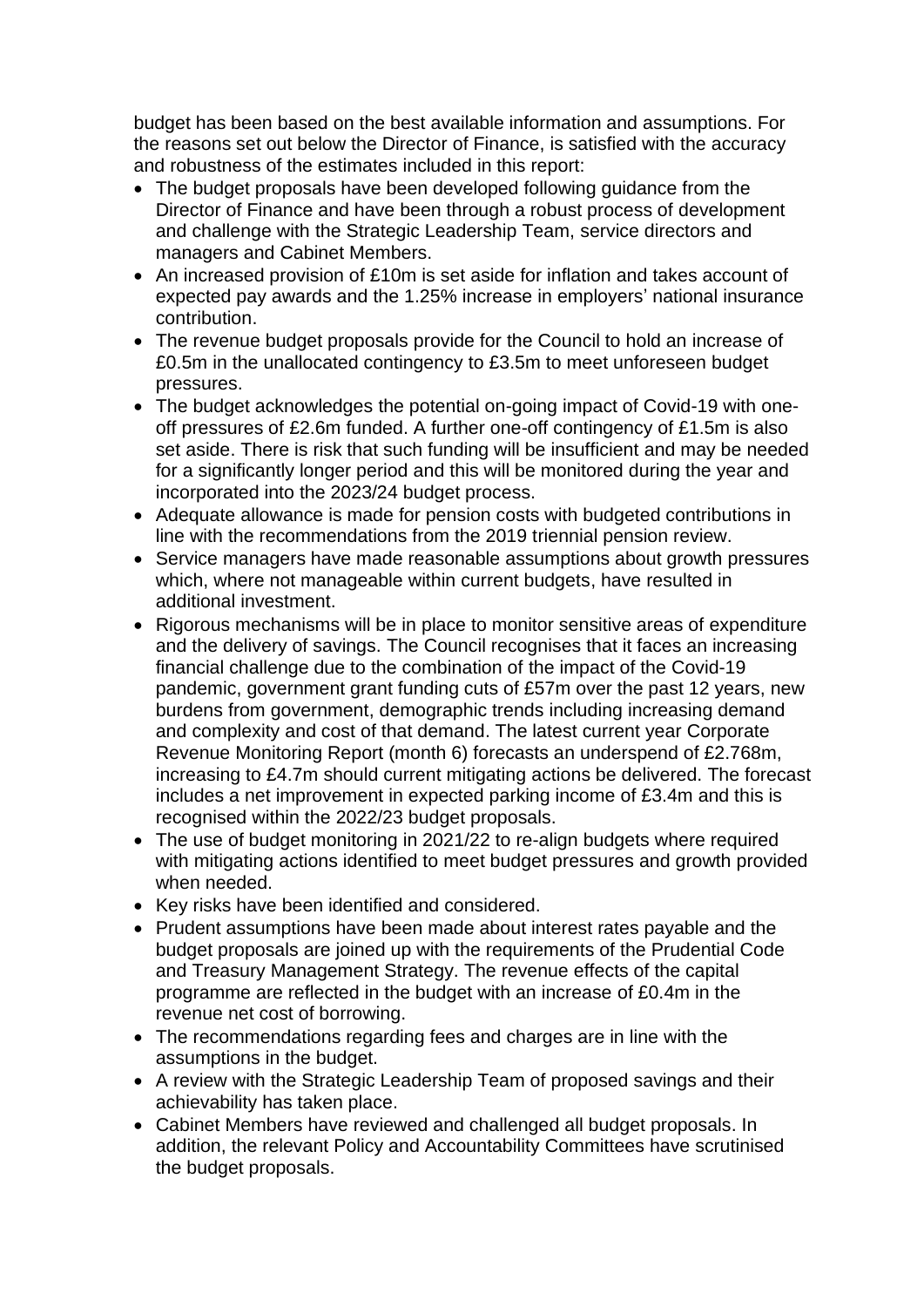- There are appropriate management and monitoring arrangements for the delivery of savings programmes.
- A prudent approach has been adopted on the local share of business rates income receivable, particularly in light of the impact of Covid-19, budgeting at the safety net.
- Developer contributions £1.7m are included in the budget to support the law enforcement team and gangs unit. Monitoring arrangements are in place to ensure that sufficient contributions are set aside to meet the budget assumptions.

## **Risk, revenue balances and earmarked reserves**

- 40 Under Section 25 of the Local Government Act 2003, the Director of Finance is required to include, in budget reports, her view of the adequacy of the balances and reserves the budget provides for in light of the medium-term risks facing the authority.
- 41 The key financial risks that face the Council have been identified and quantified (Appendix D). They total £14.1m. Other substantive risks include:
	- The Covid-19 recovery and addressing pent-up demand
	- An upturn in inflation post Brexit and Covid-19
	- Higher pay inflation particularly given current labour shortages
	- The stabilisation and restoration of Hammersmith Bridge, with the Council incurring revenue and capital costs at risk until government funding is confirmed
	- The future impact on London of the government's 'levelling-up' agenda and wider local government finance reform (such as business rates)
	- The impact of the wider economy on major Council development projects and future contributions from developers
	- The impact of, and costs of, tackling climate change
	- The challenge of identifying further significant future savings that balance the budget over the longer-term.
- 42 Reserves are also a key enabler for future service transformation. The financial challenge facing the Council will require investment to deliver future efficiencies to enable the Council to balance the budget in future years.
- 43 As part of the most recent Audit Findings Report, for the year ended 31 March 2020, the Council's external auditors (Grant Thornton UK LLP) commented on the level of the Council's reserves:

*'the Council's reserve position is reasonable but allows no room for complacency or further diminution of those reserves. We would urge that members fully digest the lessons from recent Public Interest Reports and other commentary from sector financial experts as they approach the 2021/22 budget setting round.'*

44 The Council continues to take robust action to ensure reserves are maintained at sufficient levels. It has put in place a reserves strategy (Appendix J) to ensure effective oversight regarding the level and use of reserves and has established an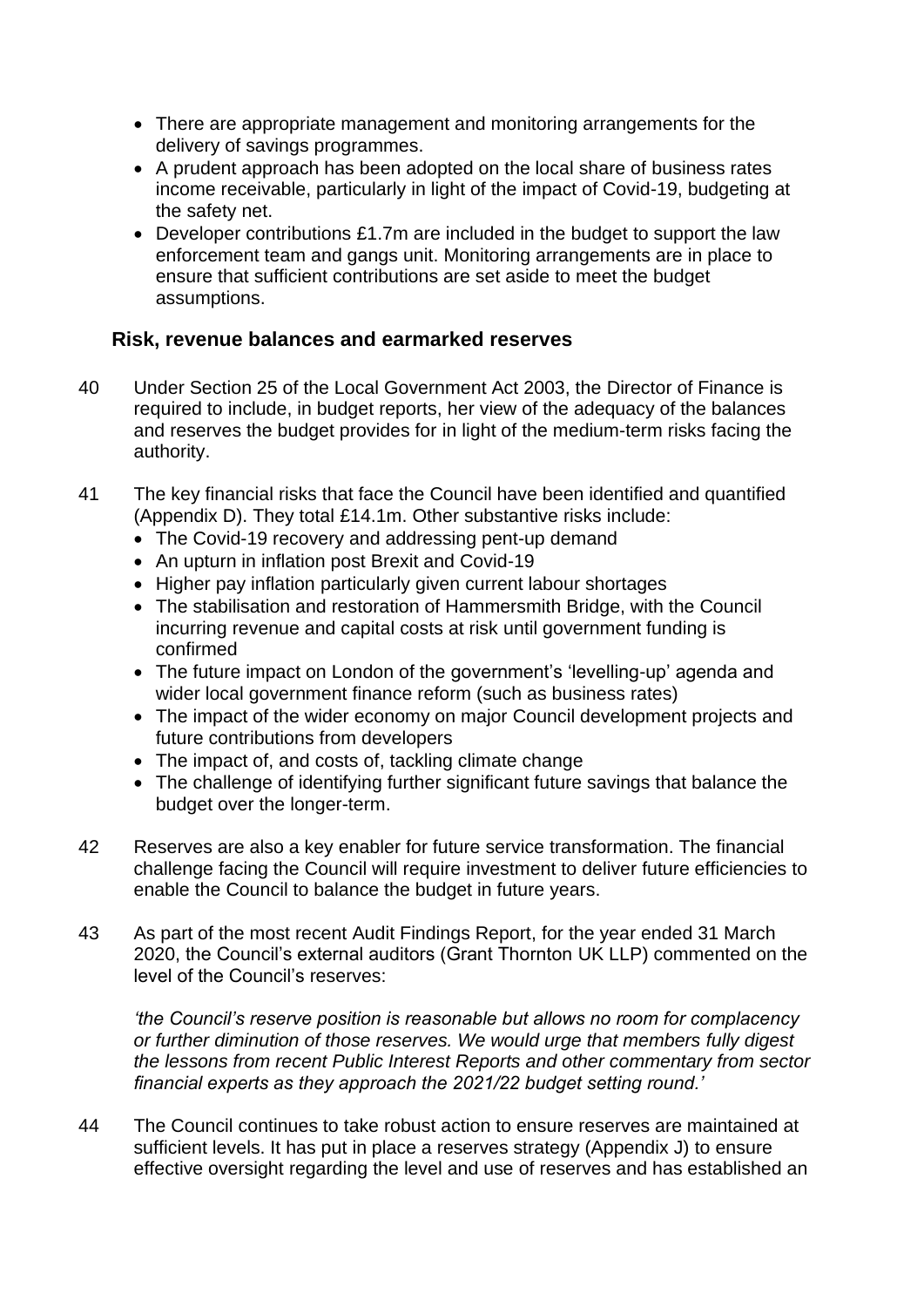action plan to maintain reserves at an appropriate level. In accordance with the strategy and action plan, the 2022/23 budget includes new one-off contributions to general fund balances and reserves of £2.9m arising, mainly, from one-off benefits. This follows cumulative new contributions of £8.3m agreed in the 2020/21 and 2021/22 budgets.

## **General fund balances**

- 45 The Council's general balance is budgeted to be £20.4m at the start of 2022/23. This equates to 3.8% (14 days spend) of the Council's gross budget of £533.5m. This is within the medium term optimal range of £19m to £25m set as part of the Council's reserves strategy (Appendix J). The Director of Finance considers that this optimal range is sufficient to allow for the risks identified and to support effective medium-term financial planning.
- 46 As part of the 2022/23 budget it is proposed that £0.6m, from the planned £2.9m new contribution to reserves and balances, be added to the general balance. This will increase the general balance to £21m.

# **Earmarked reserves**

47 The Council holds a number of earmarked reserves. The latest forecast to 2025/26 is summarised in Table 11 and detailed in Appendix K. It is the view of the Director of Finance that such reserves are adequate to deal with anticipated risks and liabilities. As part of the 2022/23 budget it is proposed that £2.3m, from the planned £2.9m new contribution to reserves and balances, be added to the corporate demands and pressures reserve.

|                                     | 2021<br>£m | 2022<br>£m                     | 2023<br>£m | 2024<br>£m | 2025<br>£m |
|-------------------------------------|------------|--------------------------------|------------|------------|------------|
| <b>Opening balance</b>              |            |                                |            |            |            |
| General balances                    | 19.3       |                                |            |            |            |
| Earmarked reserves - unrestricted   | 63.7       |                                |            |            |            |
| Covid-19 related                    | 51.4       |                                |            |            |            |
| Earmarked reserves - restricted     | 10.4       |                                |            |            |            |
| <b>Subtotal</b>                     | 144.8      | 93.1                           | 85.8       | 85.2       | 97.8       |
| Forecast movement (largely relating | (56.4)     | (10.2)                         | (0.6)      | 12.6       |            |
| to timing of Covid payments)        |            |                                |            |            |            |
| Forecast 2021/22 underspend         | 4.7        | O                              | 0          | 0          |            |
| 2022/23 new contribution            | 0          | 2.9                            | O          | O          |            |
| <b>Closing balance</b>              | 93.1       | 85.8                           | 85.2       | 97.8       |            |
| Revenue developer contributions     | 46.0       | Subject to separate monitoring |            |            |            |
|                                     |            | and approval                   |            |            |            |

## **Table 11: Reserves and general balances - cash flow forecast to 2025/26**

48 The existing commitments are detailed in Appendix J and include the planned investment of earmarked reserves on council priorities (for example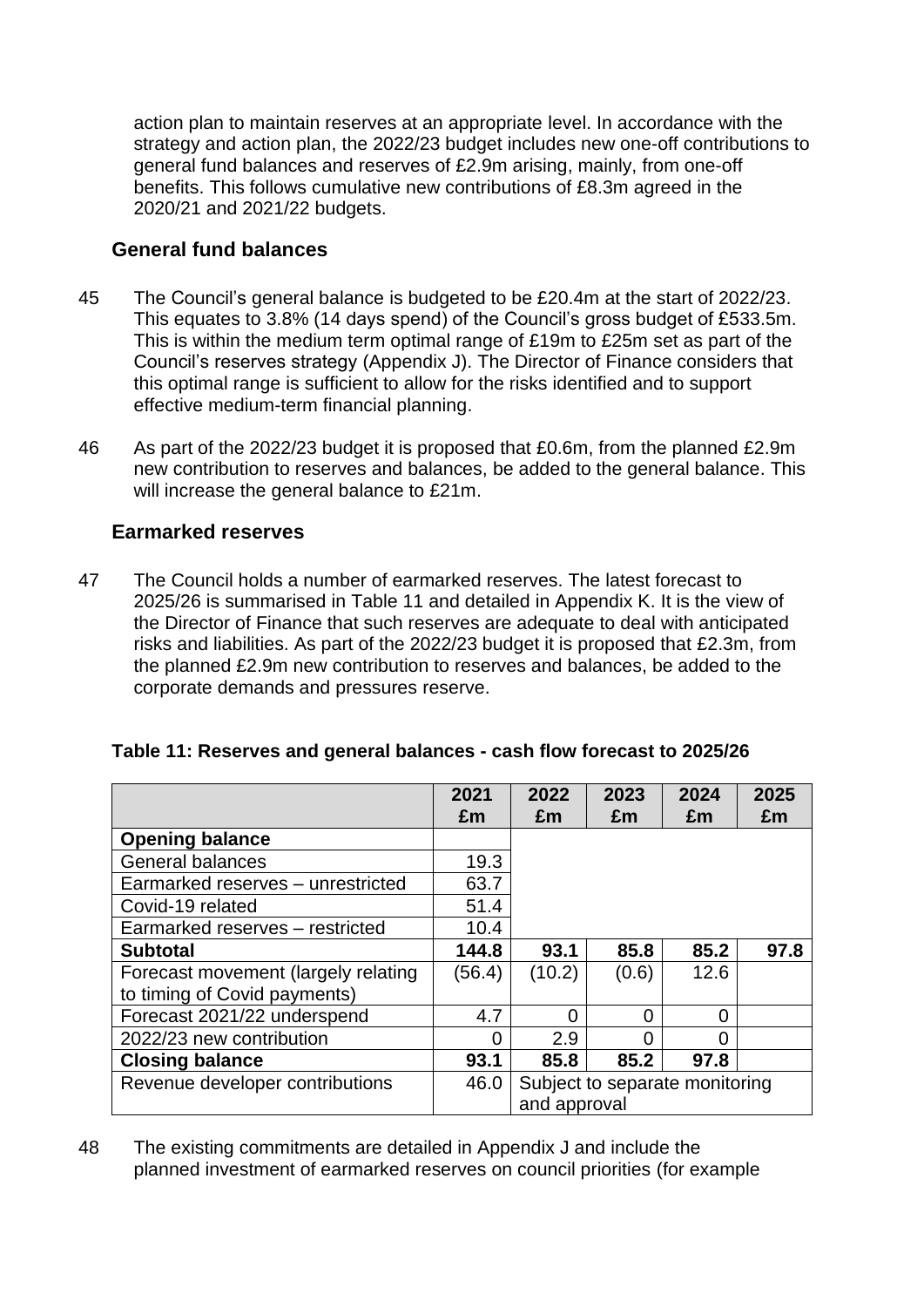the Civic Campus, implementing the IT strategy and resident experience access programme). Allowance is made within the reserves forecast for the estimated 2021/22 revenue budget underspend (after allowance for the delivery of in-year action plans) of £4.7m at month 6.

49 The Director of Finance considers that current reserves are adequate to deal with anticipated risks and liabilities. Reserves can only be spent once and need careful management and review to safeguard future financial resilience and deliver service transformation and key resident priorities. Continued focus will be required on keeping spend within budget, avoiding the use of reserves to balance future budgets and on rebuilding reserves to support future investment.

# **Council tax setting**

- 50 As part of the Localism Act 2011, the government replaced the power to cap excessive budgets and council tax increases with compulsory referenda on council tax increases above limits it sets. For 2022/23 local authorities "will be required to seek the approval of their local electorate in a referendum if, compared with 2021/22, they set an increase in the relevant basic amount of council tax that is 2% or higher". As there is no proposed council tax increase for this Council no such referendum is required.
- 51 In addition, the government has modelled setting a precept to fund Social Care for Adults of 1% in 2022/23. Hammersmith & Fulham do not propose to apply an increase in relation to this precept in 2022/23.

## **Prior year Collection Fund adjustments**

- 52 The Local Government and Finance Act 1988 requires that all council tax and non-domestic rates income is paid into a Collection Fund, along with payments out regarding the Greater London Authority precept, the business rates retention scheme and a contribution towards a Council's own General Fund. Adjustments are made to future years for the difference between the actual, and budgeted income collected.
- 53 For Hammersmith & Fulham a net collection fund surplus of £685,000 is estimated for 2021/22 (after allowance for the government regulation that allowed the 2020/21 estimated deficit due to the Impact of Covid-19 to be spread over three years). The Hammersmith & Fulham share is estimated at £450,000<sup>2</sup>.

## **APPOINTMENT OF EXTERNAL AUDITORS 2023-28**

54 Under the Local Audit and Accountability Act 2014 (the Act), local public bodies in England are required to appoint their own external auditors. Under the legislation, authorities can make an appointment via "an appointing person" to act as a

 $2$  For the purposes of this report this is shown as part of the corporate savings (balance sheet review)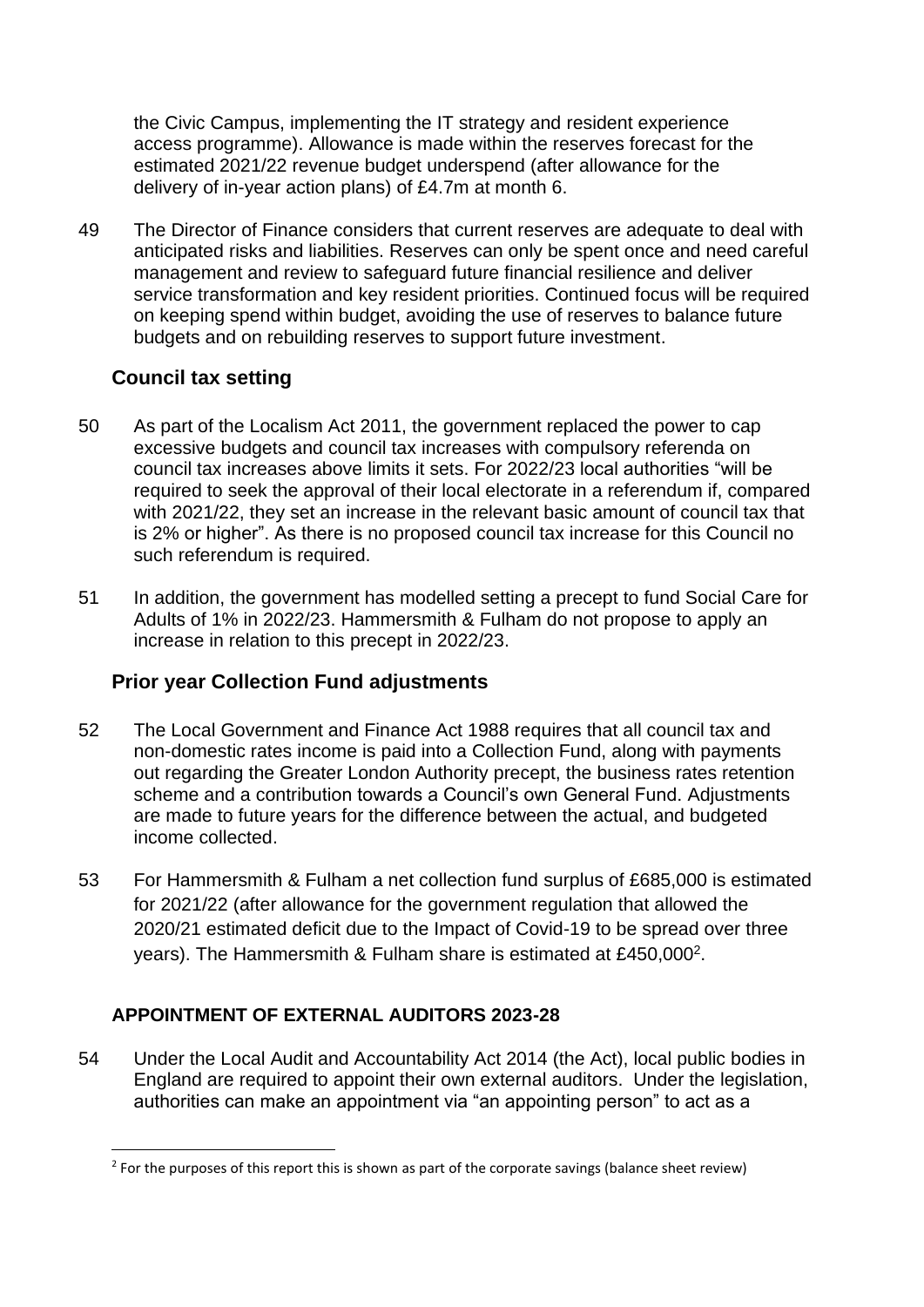sector-led joint procurement body for local audit. The government have appointed Public Sector Audit Appointments (PSAA) for this purpose.

- 55 On 22 September 2021 PSAA invited all eligible bodies to become opted-in authorities for the period 2023/24 to 2027/28 (the compulsory appointing period). A decision to become an opted-in authority must be taken by Full Council and the deadline to opt-in for the period 2023-28 is Friday 11 March 2022.
- 56 For the period 2018-23, 98% of relevant local bodies opted in to the PSAA arrangements (including Hammersmith & Fulham). It is recommended that the Council opt-in to PSAA sector-led appointing-person arrangements for the appointment of External Audit (including Pension Fund) for the years 2023-28.
- 57 The detailed report, including analysis of options, as presented to the December 2021 Audit Committee is included at Appendix L. The Audit Committee is supportive of the proposed recommendation.

# **EQUALITY IMPLICATIONS**

58 Published with this report are the Equalities Impact Assessments (EIAs) for each department proposing savings. Additionally, there is a corporate budget EIA which assesses the impacts on equality of the main items in the budget proposed to Full Council, the decision to freeze council tax and not to apply the social care precept increase. The full EIA (draft) is attached at Appendix G together with individual EIAs for service areas.

# **RISK MANAGEMENT IMPLICATIONS**

- 59 In line with the Council's priorities of Being Ruthlessly Financially Efficient and Being a Compassionate Council, Members and officers will need to be mindful of the following factors faced by the Council, in common with other local authorities, in approving the proposed budget, including savings and growth proposals:
	- *Future Pressures:* It is inevitable that, in addition to the ongoing financial pressures relating to the Covid-19 pandemic, further, as yet unidentified and therefore unquantified, budget pressures will manifest over the term of the current Medium Term Financial Strategy (MTFS), both in terms of additional/unplanned expenditure and reductions in sources of funding and income. In addition, councils have only received a one-year settlement for 2022/23 which creates further uncertainty over funding levels in the medium term. The Council must be prepared for such eventualities and maintain the progress for further savings, efficiencies and income generating initiatives and retain sufficient reserves to manage unexpected costs.
	- *Demand Pressures:* There is a real risk of increased demand for children's services, adult social care and homelessness services over the coming years. These are difficult areas in which to accurately quantify future demand,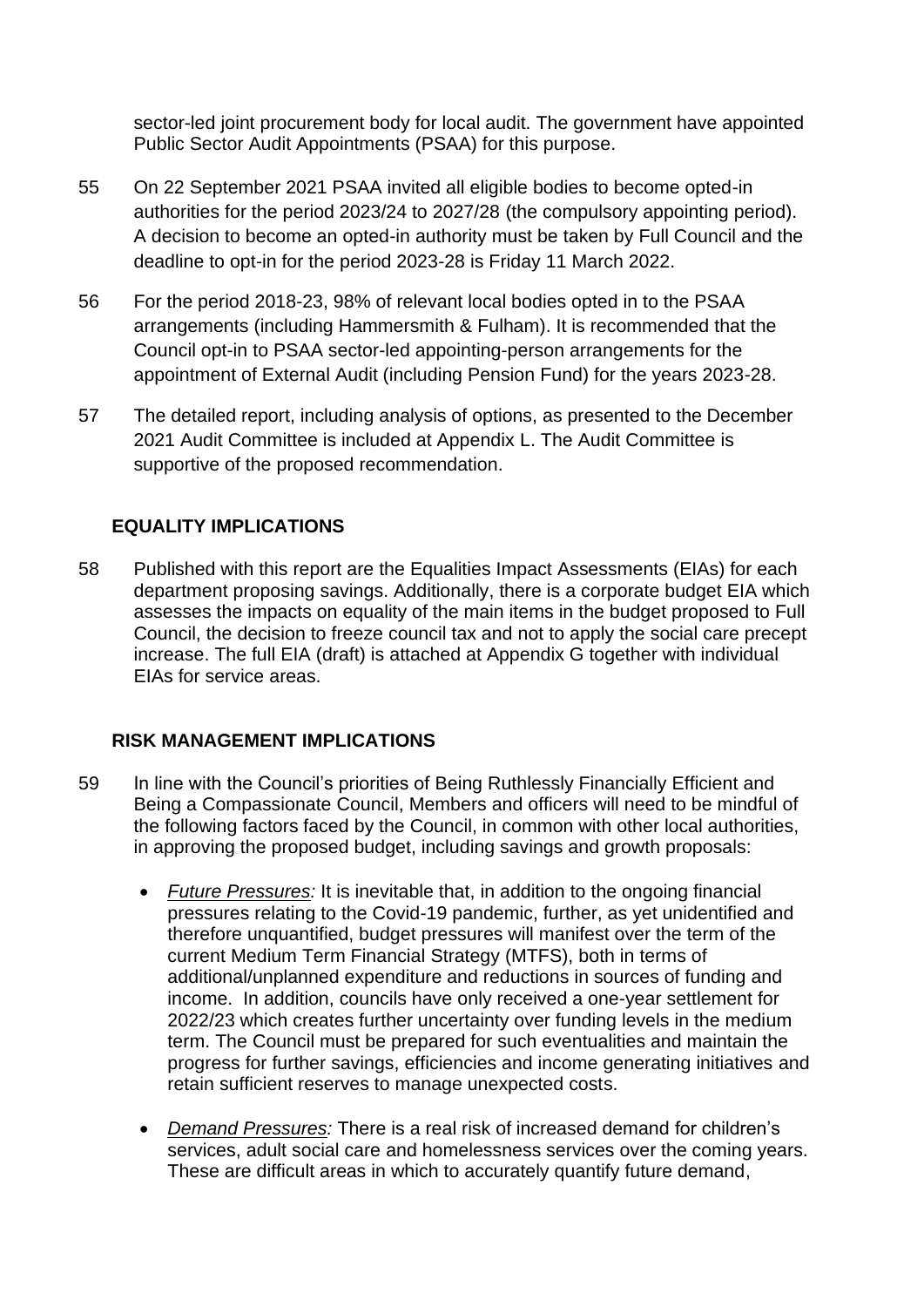particularly given economic uncertainty. However, recent years have demonstrated that cost pressures are appearing as a result of diminishing resources, growing demand and new duties placed upon local authorities by central government. Current demand pressures exist in a number of areas including Social Care, Children's Services and Temporary Accommodation.

- *Use of Balances:* The risk associated with drawing on balances is that they are one-off non-sustainable options rather than permanent efficiencies. Prudent levels of balances should be maintained for later years where grant losses continue.
- *Procurement and Contracts:* The Council will continue to review and develop forward planning for Commissioning and Procurement activities to identify new efficiencies and opportunities, increasing value to its residents. Continued robust management of the Council's contracts is essential to ensure that they remain resilient during the challenges posed by changes resulting from the trade deal agreed with the European Union in December 2020 and any changes made to UK legislation arising from the UK's exit from the European Union.
- 60 The economic climate in which the Council has to operate continues to be extremely challenging. Cost overspends on significant projects can pose a risk for financing, particularly in the current economic climate when funding is limited. Project and budget management processes are currently in place to limit the risk of overspend or slippage whilst accounting advice is sought to mitigate against any such risk should it occur. Continuing real terms cuts to local government funding, external cost pressures and the need to fund local priorities mean that the Council has to continue with its significant savings and transformation programmes.
- 61 The report sets out a number of risks facing the Council, along with other local authorities in terms of previous reductions in local government funding and future prospects for funding, increases in demand for key services and the need to maintain adequate levels of reserves in the face of these pressures and the significant investment which the Council is applying or seeking to apply to a range of key programmes. The report clearly sets out the increased level of financial risk and the known and planned reductions in the level of reserves, which include the significant investment proposed in respect of the regeneration of Civic Campus programme, Education City and other affordable housing developments. Strong programme governance and oversight is in place and it is important that this is maintained to ensure that key objectives and outcomes are being delivered within approved budgets.
- 62 Appendix D sets out the financial risks against which the 2022/23 budget and MTFS are being proposed for approval. There are significant financial risks around ongoing demand for children and young people with Special Educational Needs funded by High Needs Block Dedicated Schools Grant, funding for social care services, increases in the demand for and cost of temporary accommodation, the reliability of a range of income and funding streams (which have been particularly affected by the pandemic) needed to support the delivery of front-line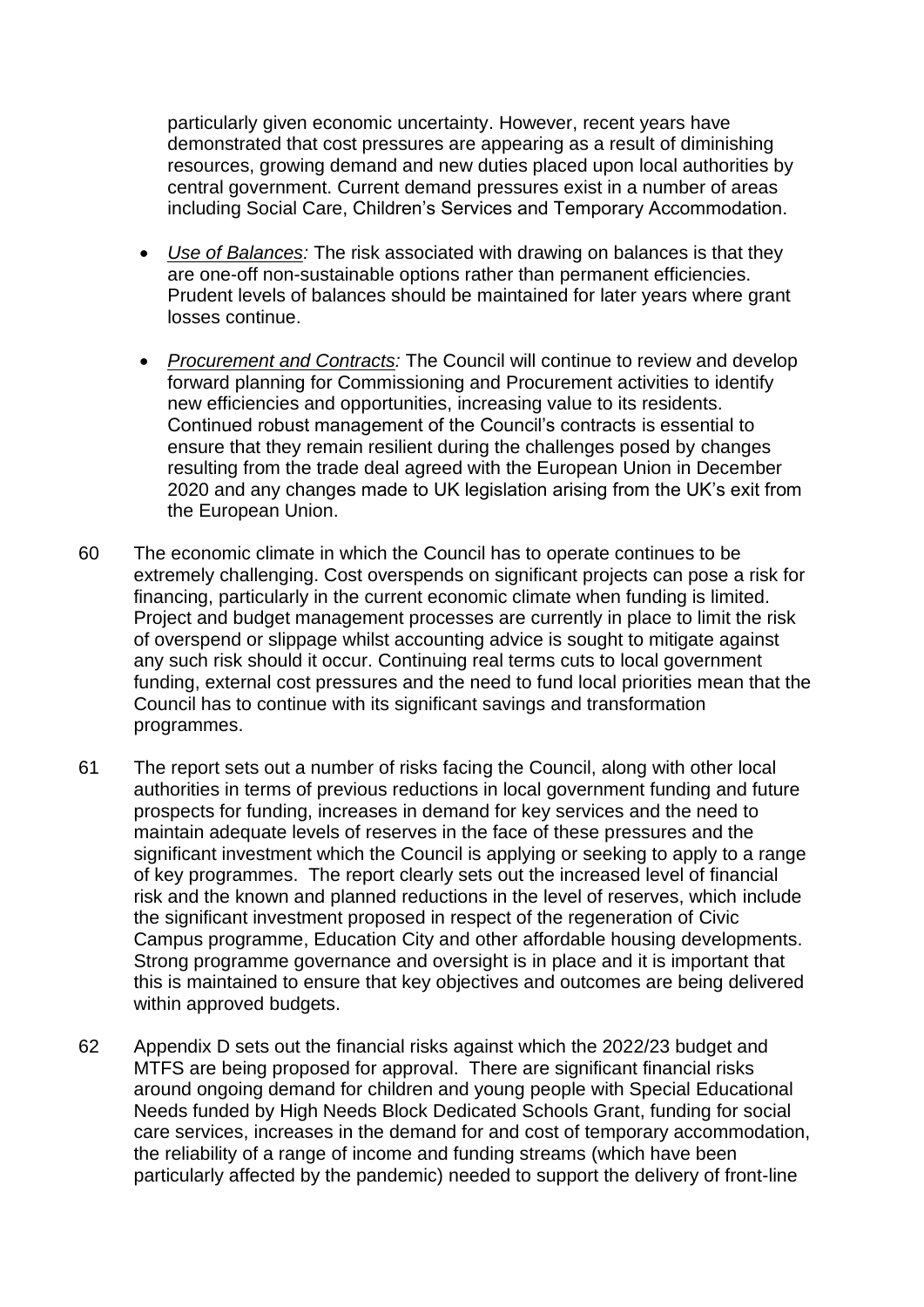services, along with inflationary pressures on staffing costs and contracts. Appendix D contains high level mitigating actions in many cases. It is vital that clear mitigation plans are developed for all risks identified, which will then be implemented, monitored and reported on to ensure that the Council is able to deliver vital services within its overall cost envelope.

63 Similarly, Appendix C sets out a range of growth and savings proposals which will need to be appropriately planned, implemented, managed, monitored and reported on. Robust controls and governance will need to be applied to ensure that key activities support the delivery of the Council's objectives while ensuring that costs are appropriately controlled, savings delivered and growth investment achieves the required outcomes. Where actions are not delivering savings or mitigating financial pressures, prompt and appropriate action will need to be identified and taken.

Implications verified by: David Hughes, Director of Audit, Fraud, Risk and Insurance, 21 January 2022.

### **PROCUREMENT IMPLICATIONS**

64 There are no direct implications resulting from this report.

### **List of Appendices:**

Appendix A – The requisite council tax calculations for Hammersmith & Fulham

Appendix B – Medium term financial forecast

Appendix C – Investment and savings proposals

Appendix D – Budget risks

Appendix E – Government grant funding

Appendix F – Fees and charges – exceptions to the standard increase

Appendix G – Equalities Impact Assessment

Appendix H – The business rates retention scheme for Hammersmith & Fulham

Appendix I – Spending power calculation

Appendix J – Reserves strategy

Appendix K – Reserves realignment and forecast

Appendix L – Audit Committee Report: Appointment of external auditors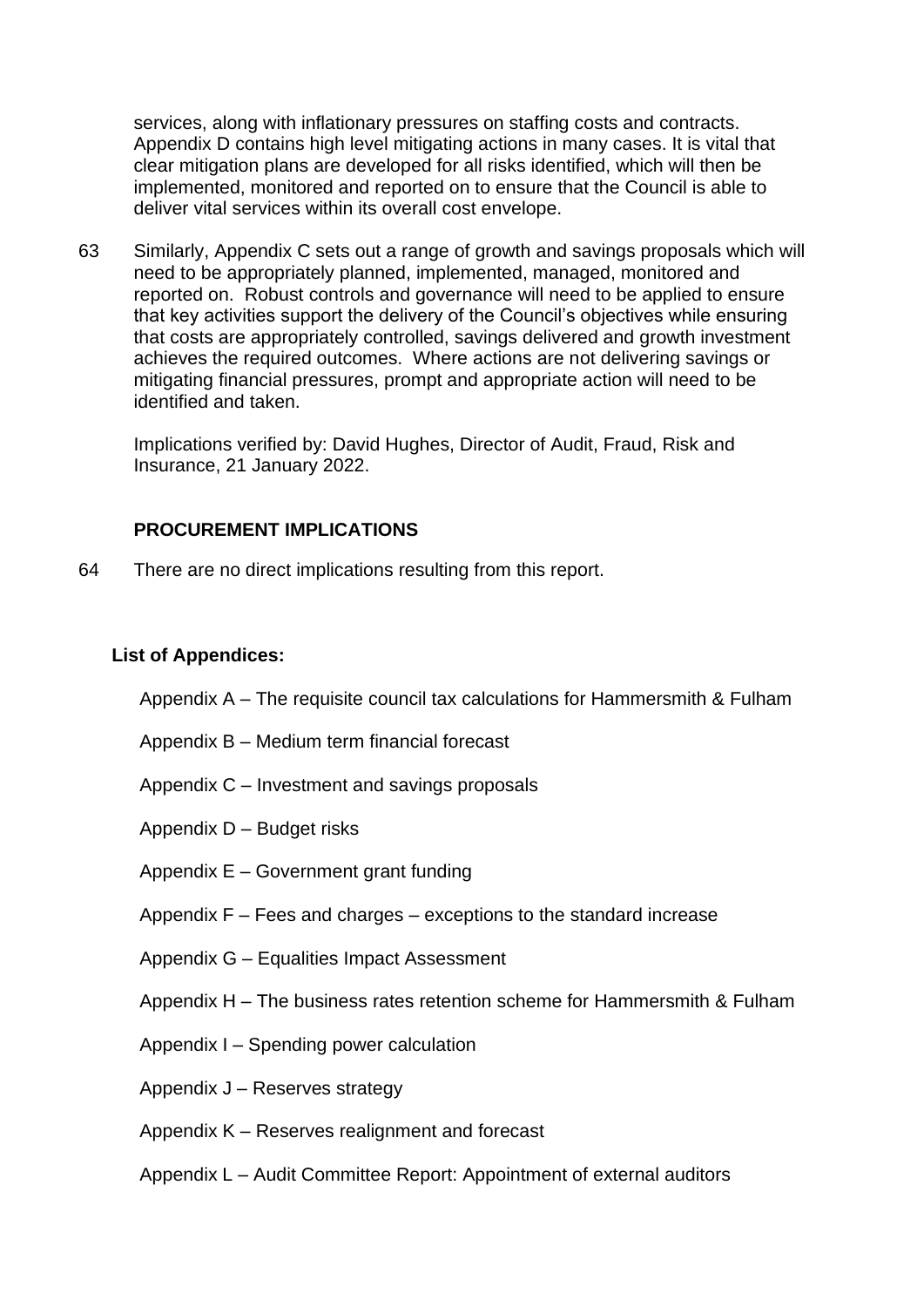# **APPENDIX A**

The Requisite Calculations for Hammersmith & Fulham (as set out in Section 31A to 49B in the Localism Act 2011)

|               |                                                                                                                                                                                                             |                                                     |                                                                                                                                                                                                                                                                                                                                                                                                                                                                                  |               | $\underline{\mathbf{f}}$ |
|---------------|-------------------------------------------------------------------------------------------------------------------------------------------------------------------------------------------------------------|-----------------------------------------------------|----------------------------------------------------------------------------------------------------------------------------------------------------------------------------------------------------------------------------------------------------------------------------------------------------------------------------------------------------------------------------------------------------------------------------------------------------------------------------------|---------------|--------------------------|
| (a)           | Being the aggregate of the amounts which the Council estimates<br>for the items set out in section 31A (2) (a) to (f) of the Act.                                                                           |                                                     |                                                                                                                                                                                                                                                                                                                                                                                                                                                                                  |               | 600,442,345              |
| (b)           | Being the aggregate of the amounts which the Council estimates<br>for the items set out in Section 31A (3) (a) to (d) of the Act.                                                                           |                                                     |                                                                                                                                                                                                                                                                                                                                                                                                                                                                                  |               | 499,460,400              |
| (c)           | Being the aggregate difference of (a) and (b) above calculated by<br>the Council in accordance with Section 31A (4) of the Act, as its<br>council tax requirement for the year.                             |                                                     |                                                                                                                                                                                                                                                                                                                                                                                                                                                                                  |               | 100,981,945              |
| (d)           | Being the amount formally agreed by Council as the council tax<br>base for 2022/23.                                                                                                                         |                                                     |                                                                                                                                                                                                                                                                                                                                                                                                                                                                                  |               | 82,263                   |
| (e)           | Being the amount at (c) divided by the amount at (d) above,<br>calculated by the Council in accordance with Section 31B of the<br>1,227.55<br>Act as the Basic amount of council tax (Band D) for the year. |                                                     |                                                                                                                                                                                                                                                                                                                                                                                                                                                                                  |               |                          |
| (f)           | Hammersmith & Fulham proportion of the Basic amount of its<br>831.96<br>council tax (Band D)                                                                                                                |                                                     |                                                                                                                                                                                                                                                                                                                                                                                                                                                                                  |               |                          |
|               |                                                                                                                                                                                                             | (g) Valuation Bands - Hammersmith & Fulham Council: |                                                                                                                                                                                                                                                                                                                                                                                                                                                                                  |               |                          |
|               |                                                                                                                                                                                                             |                                                     |                                                                                                                                                                                                                                                                                                                                                                                                                                                                                  |               |                          |
| <b>Band A</b> |                                                                                                                                                                                                             | <b>Band B</b>                                       | <b>Band C</b>                                                                                                                                                                                                                                                                                                                                                                                                                                                                    | <b>Band D</b> |                          |
|               | 554.64                                                                                                                                                                                                      | 647.08                                              | 739.52                                                                                                                                                                                                                                                                                                                                                                                                                                                                           |               | 831.96                   |
|               | <b>Band E</b><br><b>Band G</b><br><b>Band F</b><br><b>Band H</b>                                                                                                                                            |                                                     |                                                                                                                                                                                                                                                                                                                                                                                                                                                                                  |               |                          |
|               | 1,016.84                                                                                                                                                                                                    | 1,201.72                                            | 1,386.60                                                                                                                                                                                                                                                                                                                                                                                                                                                                         |               | 1,663.92                 |
|               |                                                                                                                                                                                                             |                                                     |                                                                                                                                                                                                                                                                                                                                                                                                                                                                                  |               |                          |
|               | different valuation bands.                                                                                                                                                                                  |                                                     | being the amounts given by multiplying the amount at (f) above by the number which, in<br>proportion set out in section 5 (1) of the Act, is applicable to dwellings listed in a particular<br>valuation band divided by the number which that proportion is applicable to dwellings<br>listed in band D, calculated by the Council, in accordance with Section 36 (1) of the Act,<br>as the amounts to be taken into account for the year in respect of dwellings listed in the |               |                          |
|               |                                                                                                                                                                                                             | (h) Valuation Bands - Greater London Authority      |                                                                                                                                                                                                                                                                                                                                                                                                                                                                                  |               |                          |
|               | dwellings shown below:                                                                                                                                                                                      |                                                     | That it be noted that the following amounts in precepts issued to the Council in respect of<br>the Greater London Authority, its functional and predecessor bodies, in accordance with<br>Section 40 of the Local Government Finance Act 1992, for each of the categories of                                                                                                                                                                                                     |               |                          |
|               |                                                                                                                                                                                                             |                                                     |                                                                                                                                                                                                                                                                                                                                                                                                                                                                                  |               |                          |
| <b>Band A</b> |                                                                                                                                                                                                             | <b>Band B</b>                                       | <b>Band C</b>                                                                                                                                                                                                                                                                                                                                                                                                                                                                    | <b>Band D</b> |                          |

263.73 307.68 351.64 395.59